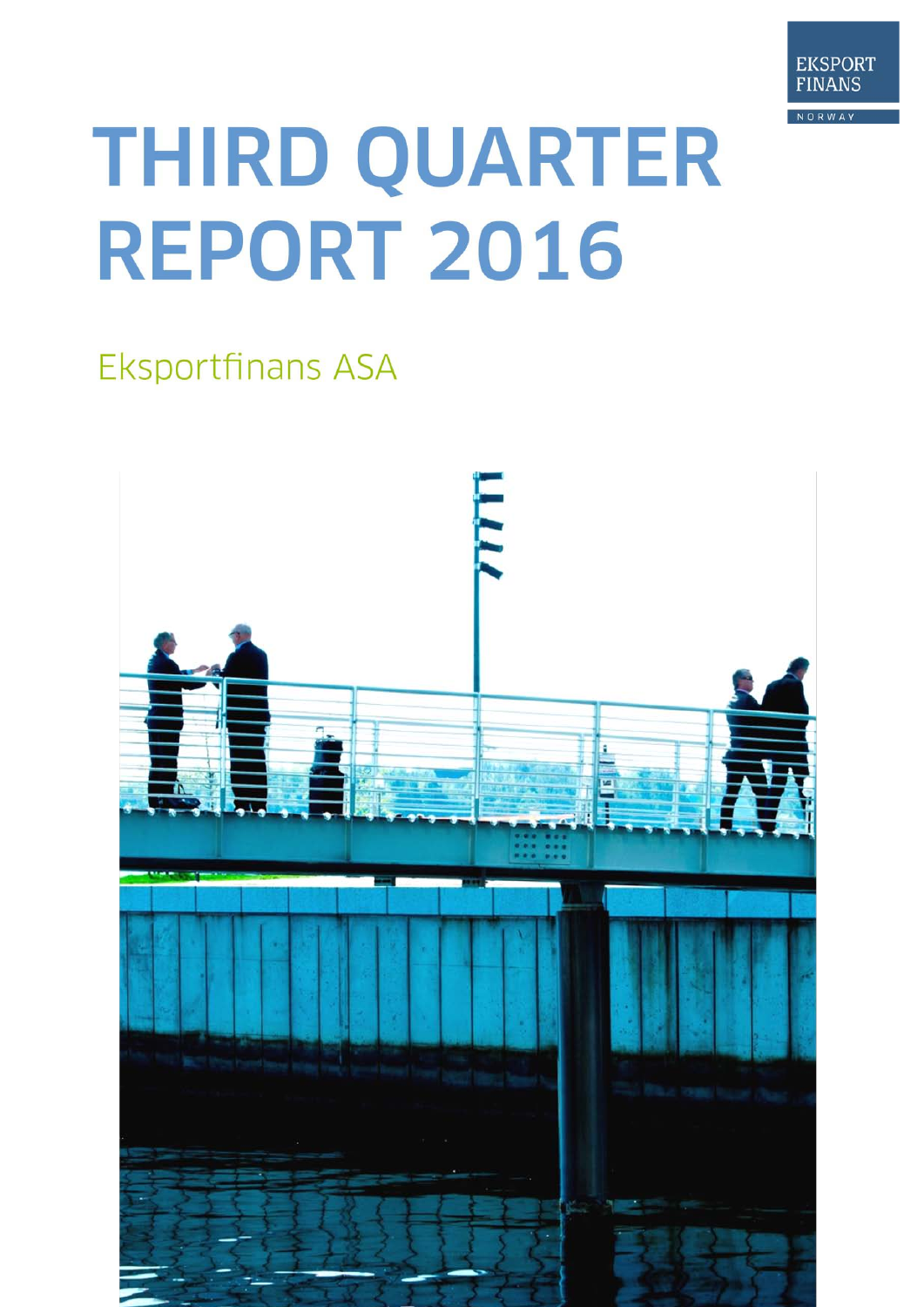| <b>Financial highlights</b>                 | 03 |
|---------------------------------------------|----|
| Report from the board of directors          | 04 |
| <b>Results</b>                              | 04 |
| <b>Balance sheet</b>                        | 05 |
| Lending                                     | 05 |
| <b>Securities</b>                           | 05 |
| <b>Liquidity</b>                            | 06 |
| Events after the balance sheet date         | 06 |
| Condensed statement of comprehensive income | 07 |
| <b>Condensed balance sheet</b>              | 08 |
| Condensed statement of changes in equity    | 09 |
| Condensed cash flow statement               | 10 |
| Notes to the condensed financial statements | 11 |

Cover photo: Sturlason

Some of the information herein constitutes "forward-looking statements" within the meaning of Section 27A of the U.S. Securities Act of 1933, as amended and Section 21E of the U.S. Securities Exchange Act of 1934, as amended. These forward-looking statements rely on a number of assumptions concerning future events. These forward-looking statements involve known and unknown risks, uncertainties and other factors, many of which are outside of Eksportfinans' control, which may cause actual results to differ materially from any future results expressed or implied from the forward-looking statements. As a result, any forward-looking statements included herein should not be regarded as a representation that the plans, objectives, results or other actions discussed will be achieved. Please see the Company's Annual Report on Form 20-F filed with the U.S. Securities and Exchange Commission for a discussion of certain factors that may cause actual results, performance or events to be materially different from those referred to herein. Eksportfinans disclaims any intention or obligation to update or revise any forward-looking statements, whether as a result of new information, future events or otherwise.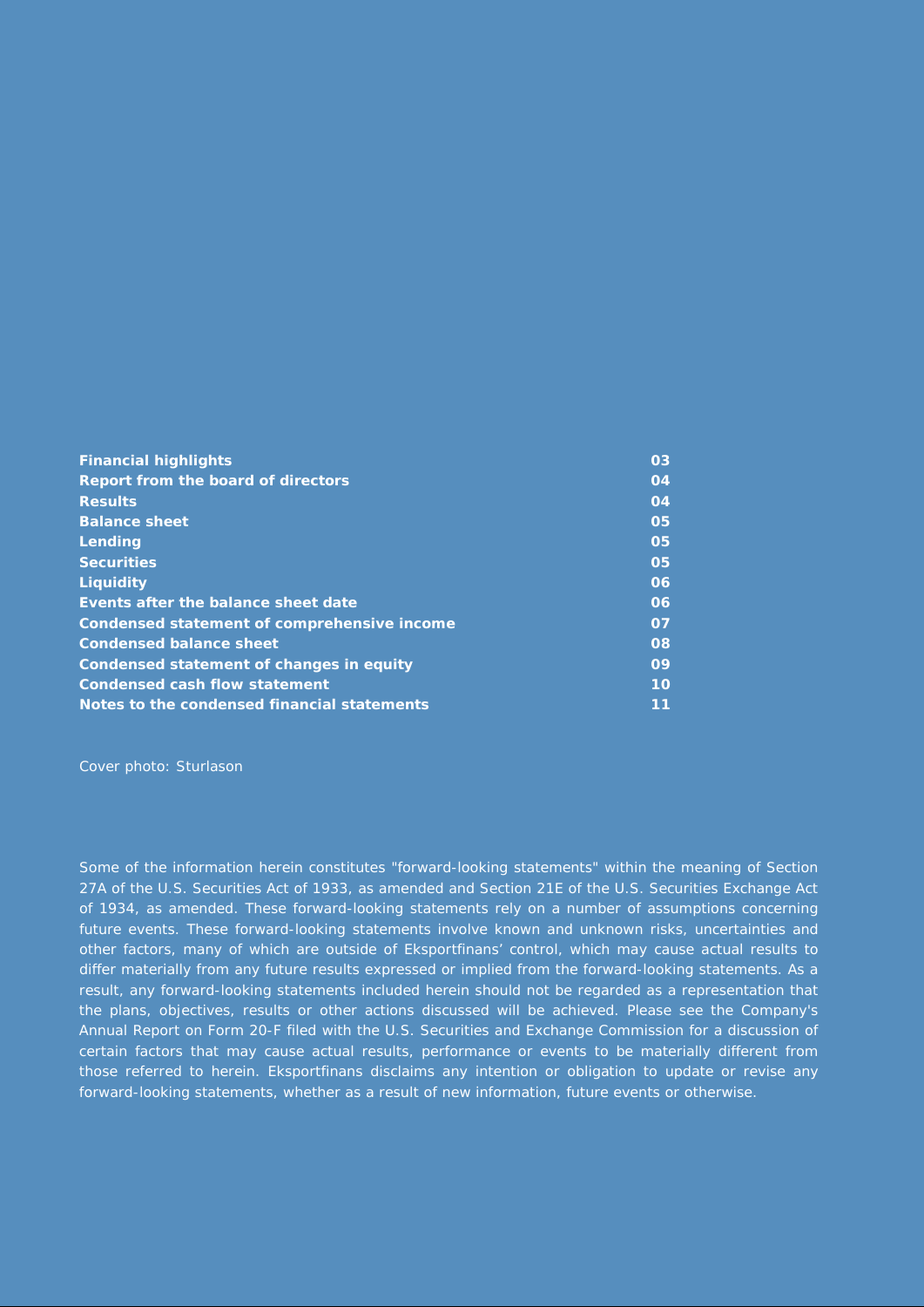## Financial highlights

The information for the third quarter and first nine months, respectively, of 2016 and 2015 are unaudited.

|                                                     | Third quarter |        | First nine months |           |  |
|-----------------------------------------------------|---------------|--------|-------------------|-----------|--|
| (NOK million)                                       | 2016          | 2015   | 2016              | 2015      |  |
|                                                     |               |        |                   |           |  |
| Net interest income                                 | 62            | 75     | 194               | 299       |  |
| Total comprehensive income <sup>1)</sup>            | (61)          | 235    | (165)             | (251)     |  |
| Return on equity $2$                                | $(3.4\%)$     | 12.7%  | $(3.0\%)$         | $(4.4\%)$ |  |
| Net return on average assets and liabilities 3)     | 0.11%         | 0.24%  | 0.20%             | 0.35%     |  |
| Net operating expenses / average assets $4$ )       | 0.19%         | 0.13%  | 0.21%             | 0.15%     |  |
|                                                     |               |        |                   |           |  |
| Total assets                                        | 37,104        | 67,513 | 37,104            | 67,513    |  |
| Loans outstanding 5)                                | 20,274        | 30,270 | 20,274            | 30,270    |  |
| Public sector borrowers or guarantors <sup>6)</sup> | 41.6%         | 39.1%  | 41.6%             | 39.1%     |  |
| Core capital adequacy                               | 50.0%         | 30.3%  | 50.0%             | 30.3%     |  |
| Capital adequacy                                    | 50.0%         | 30.3%  | 50.0%             | 30.3%     |  |
|                                                     |               |        |                   |           |  |
| Exchange rate NOK/USD <sup>7)</sup>                 | 8.0517        | 8.5017 | 8.0517            | 8.5017    |  |

#### **Definitions**

- 1) Total comprehensive income for the period includes net losses on financial instruments at fair value which amount to NOK 650 million for the first nine months of 2016 compared to NOK 583 million for the first nine months of 2015. For the third quarter of 2016 net losses on financial instruments at fair value amount to NOK 125 million compared to net gains on financial instruments at fair value of NOK 247 million in the third quarter of 2015.
- 2) Return on equity: Total comprehensive income for the period/average equity (average of opening and closing balance).
- 3) Net return on average assets and liabilities: The difference between net interest income/average interest generating assets and net interest expense/average interest bearing liabilities (average of daily calculations for the period).
- 4) Net operating expenses (salaries and other administrative expenses + depreciation + other expenses other income)/average assets (average of opening and closing balance).
- 5) Total loans outstanding: Consists of loans due from customers and part of loans due from credit institutions in the balance sheet. Accrued interest and unrealized gains/(losses) are not included. For more information see notes 4, 5 and 6 to the accompanying condensed financial statements.
- 6) The ratio of public sector loans (municipalities, counties and Norwegian and foreign central government, including the Norwegian Guarantee Institute for Export Credits (GIEK) as borrowers or guarantors) to total lending.
- 7) Exchange rate at balance sheet date.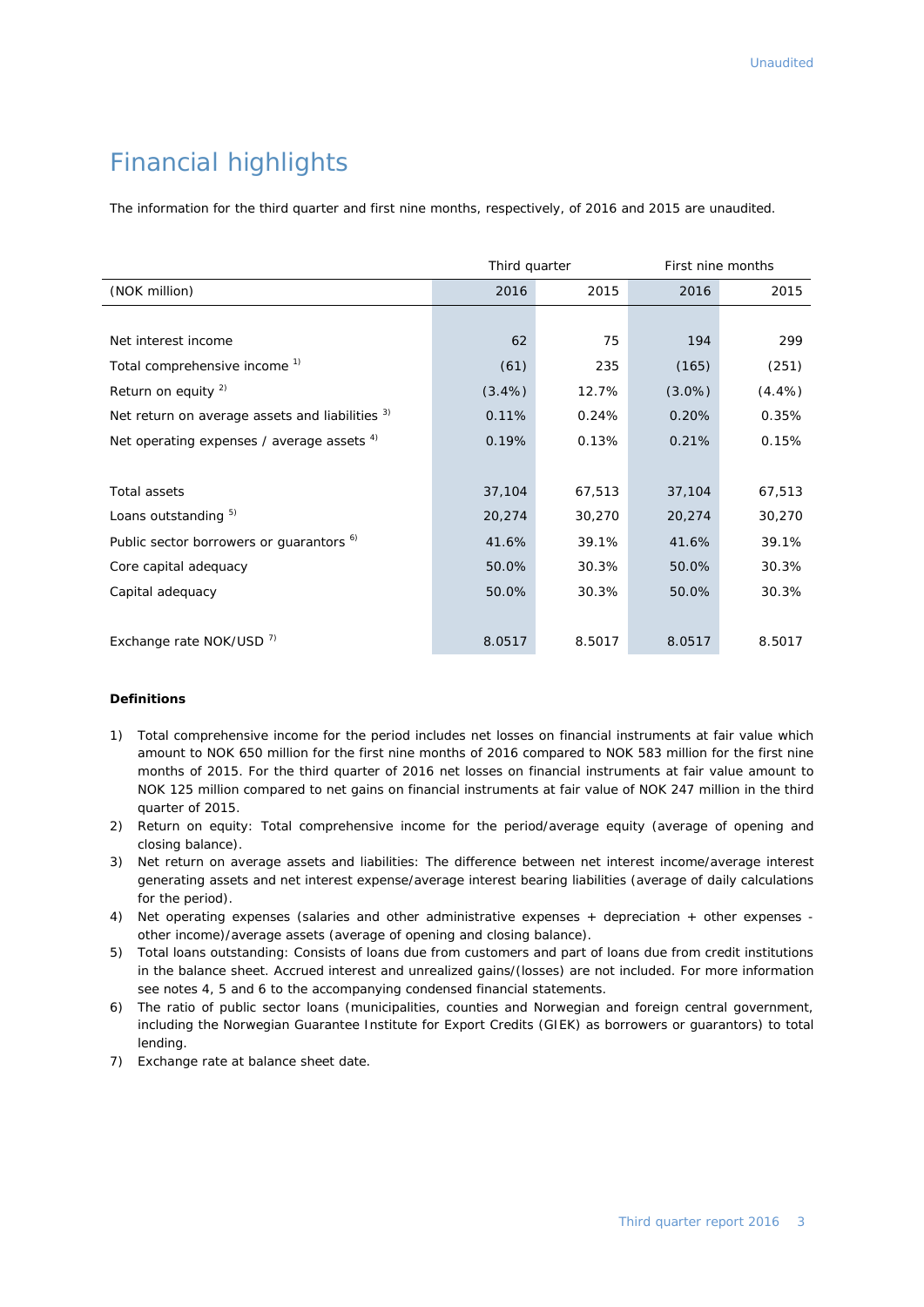## Report from the board of directors

## Results

#### **Third quarter 2016**

Net interest income was NOK 62 million for the third quarter of 2016 compared to NOK 75 million for the same period in 2015. The decrease is mainly due to the reduction of interest generating assets.

Total comprehensive income was negative NOK 61 million for the third quarter of 2016, compared to positive NOK 235 million for the third quarter of 2015. The fluctuations in these figures are primarily due to unrealized losses and gains on Eksportfinans' own debt (as explained in the section "Net other operating income").

#### **First nine months 2016**

Net interest income was NOK 194 million for the first nine months of 2016 compared to NOK 299 million for the same period in 2015. The reduction is primarily due to a lower level of interest generating assets.

#### **Profit/(loss) for the period**

Total comprehensive income was negative NOK 165 million for the first nine months of 2016. The comparable figure for 2015 was

negative NOK 251 million. The fluctuations in these figures are primarily due to unrealized losses and gains on Eksportfinans' own debt (as explained in the section "Net other operating income").

Table 1 below shows the calculation of the non-IFRS measure of profit, excluding unrealized gains and losses on financial instruments and realized losses hedged by the Portfolio Hedge Agreement ("PHA"), with the corresponding return on equity. This calculation may be of interest to investors because it allows assessment of the performance of the underlying business operations without the volatility caused by fair value fluctuations, including specifically the reversal of previously recognized unrealized gains on Eksportfinans' own debt. This non-IFRS measure of profit amounted to NOK 200 million for the first nine months of 2016, an increase of NOK 39 million compared to the same period in 2015. The increase is mainly a result of two extraordinary events in the second quarter; gain on the sale of Eksportfinans' office property and provisions made in connection with the judgment regarding the 108 agreement with the Ministry of Trade, Industry and Fisheries (see note 18).

| Table 1: Non-IFRS profit for the period                                                                                                                                                  |      |               |       |                   |
|------------------------------------------------------------------------------------------------------------------------------------------------------------------------------------------|------|---------------|-------|-------------------|
|                                                                                                                                                                                          |      | Third quarter |       | First nine months |
| (NOK million)                                                                                                                                                                            | 2016 | 2015          | 2016  | 2015              |
| Comprehensive income according to IFRS                                                                                                                                                   | (61) | 235           | (165) | (251)             |
| Net unrealized losses/(gains)                                                                                                                                                            | 121  | (261)         | 416   | 566               |
| Unrealized gains/(losses) related to Glitnir <sup>1)</sup>                                                                                                                               | O    | 5             | 71    |                   |
| Tax effect of the items above                                                                                                                                                            | (31) | 68            | (122) | (157)             |
|                                                                                                                                                                                          |      |               |       |                   |
| Non-IFRS<br>for the<br>excluding<br>profit<br>period<br>unrealized<br>gains/(losses) on financial instruments and excluding realized                                                     |      |               |       |                   |
| losses/(gains) hedged by the PHA                                                                                                                                                         | 29   | 47            | 200   | 161               |
| Return on equity based on profit for the period excluding<br>unrealized gains/(losses) on financial instruments and excluding<br>realized losses/(gains) hedged by the PHA <sup>2)</sup> | 1.5% | 2.5%          | 3.5%  | 2.8%              |
|                                                                                                                                                                                          |      |               |       |                   |

1) Reversal of previously recognized gains/losses (at exchange rates applicable at reporting date).

2) Return on equity: Profit for the period/average equity adjusted for proposed not distributed dividends.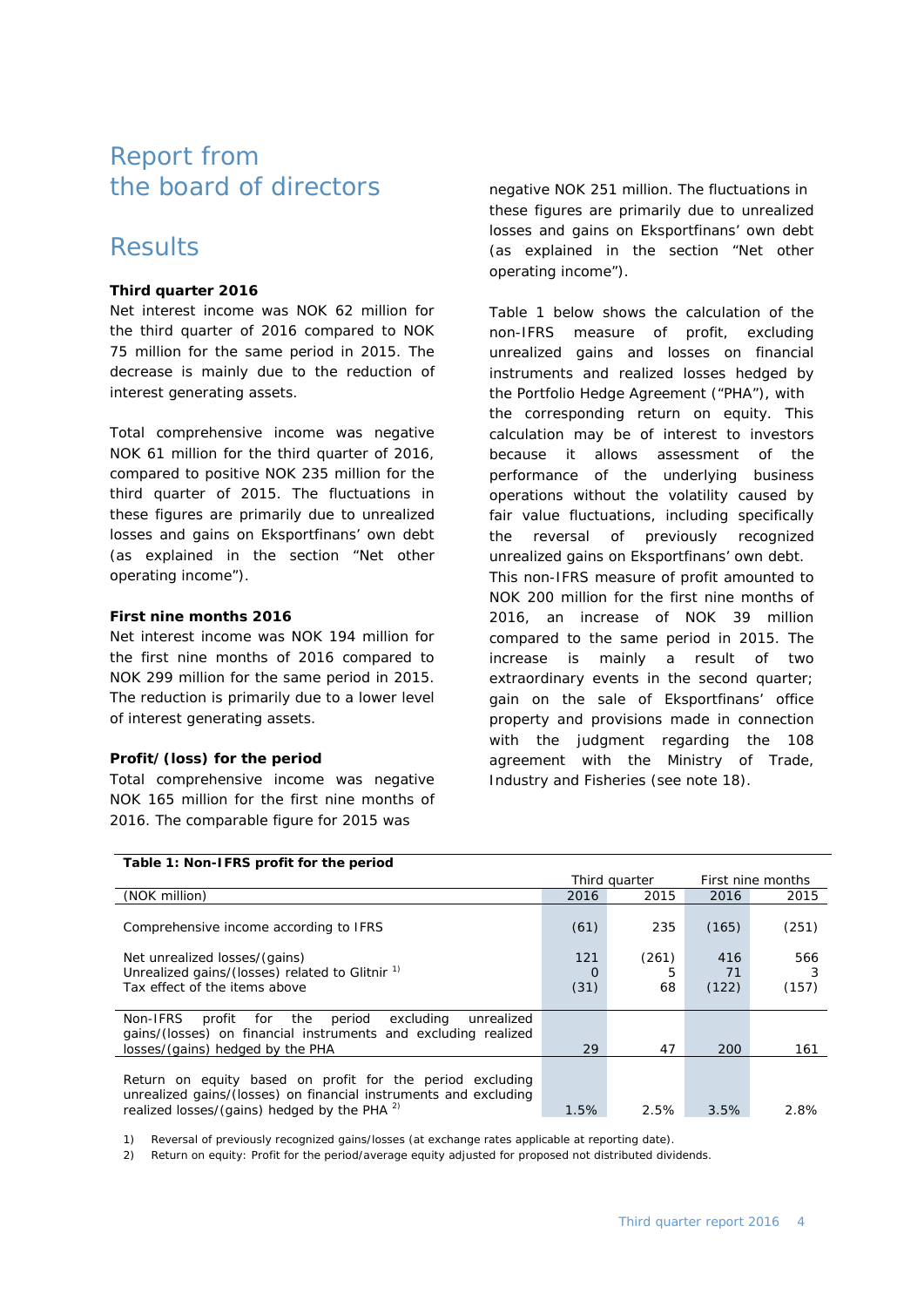#### **Net other operating income**

Net other operating income was negative NOK 409 million in the first nine months of 2016 compared to negative NOK 574 million for the same period in 2015. Included in these figures is a gain on the sale of the office property of NOK 239 million in 2016. Aside from this gain, these figures are primarily due to fluctuations in the credit spreads of Eksportfinans' own debt. In the first nine months of 2016, unrealized gains on Eksportfinans' own debt amounted to NOK 408 million compared to unrealized gains of NOK 312 million for the same period in 2015 (see note 2 to the accompanying condensed financial statements). Net of derivatives, this resulted in an unrealized loss of NOK 618 million in the first nine months of 2016 (whereof around NOK 614 million is due to the before mentioned credit spread effects), compared to an unrealized loss of NOK 511 million for the same period in 2015 (see note 15 to the accompanying condensed financial statements).

The cumulative unrealized gain due to credit spread effects on Eksportfinans' own debt net of derivatives, is NOK 1.0 billion as of September 30, 2016, compared to NOK 1.8 billion as of September 30, 2015.

#### **Total operating expenses**

Total operating expenses amounted to NOK 85 million in the first nine months of 2016, compared to NOK 96 million for the same period in 2015.

## Balance sheet

Total assets amounted to NOK 37.1 billion at September 30, 2016, compared to NOK 65.1 billion at December 31, 2015 and NOK 67.5 billion at September 30, 2015. The reduction was due to scheduled repayments of debt.

Outstanding bond debt was NOK 25.4 billion at September 30, 2016 compared to NOK 51.2 billion at December 31, 2015 and to NOK 51.0 billion at September 30, 2015.

The core capital ratio was 50.0 percent at September 30, 2016 compared to 36.5 percent at December 31, 2015 and 30.3

percent at September 30, 2015.

## Lending

The volume of total outstanding loans was NOK 20.3 billion at September 30, 2016, compared to NOK 28.2 billion at December 31, 2015, and NOK 30.3 billion at September 30, 2015. The decrease in volume of outstanding loans is due to scheduled maturities combined with no new lending.

The negative impact of low oil prices on the oil and oil services industries in Norway and worldwide does not affect Eksportfinans' loan book in any material way as the relevant loans are secured by guarantees from either GIEK (The Norwegian Guarantee Institute for Export Credits) and/or highly rated banks.

## **Securities**

The securities portfolio was NOK 9.1 billion at September 30, 2016, compared to NOK 24.2 billion at December 31, 2015 and NOK 21.9 billion at September 30, 2015.

The securities portfolio consists of two subportfolios. The first is subject to the PHA with Eksportfinans' shareholders which has been in place since February 29, 2008 (the "PHA portfolio"), and the second is maintained for the purpose of liquidity (the "liquidity reserve portfolio").

The fair value of the PHA portfolio was NOK 5.0 billion at September 30, 2016, compared to NOK 6.2 billion at December 31, 2015 and NOK 6.6 billion at September 30, 2015. For further information on the PHA see note 14 to the accompanying condensed financial statements.

The fair value of the liquidity reserve portfolio was NOK 4.1 billion at September 30, 2016, compared to NOK 18.0 billion at December 31, 2015 and NOK 15.2 billion at September 30, 2015.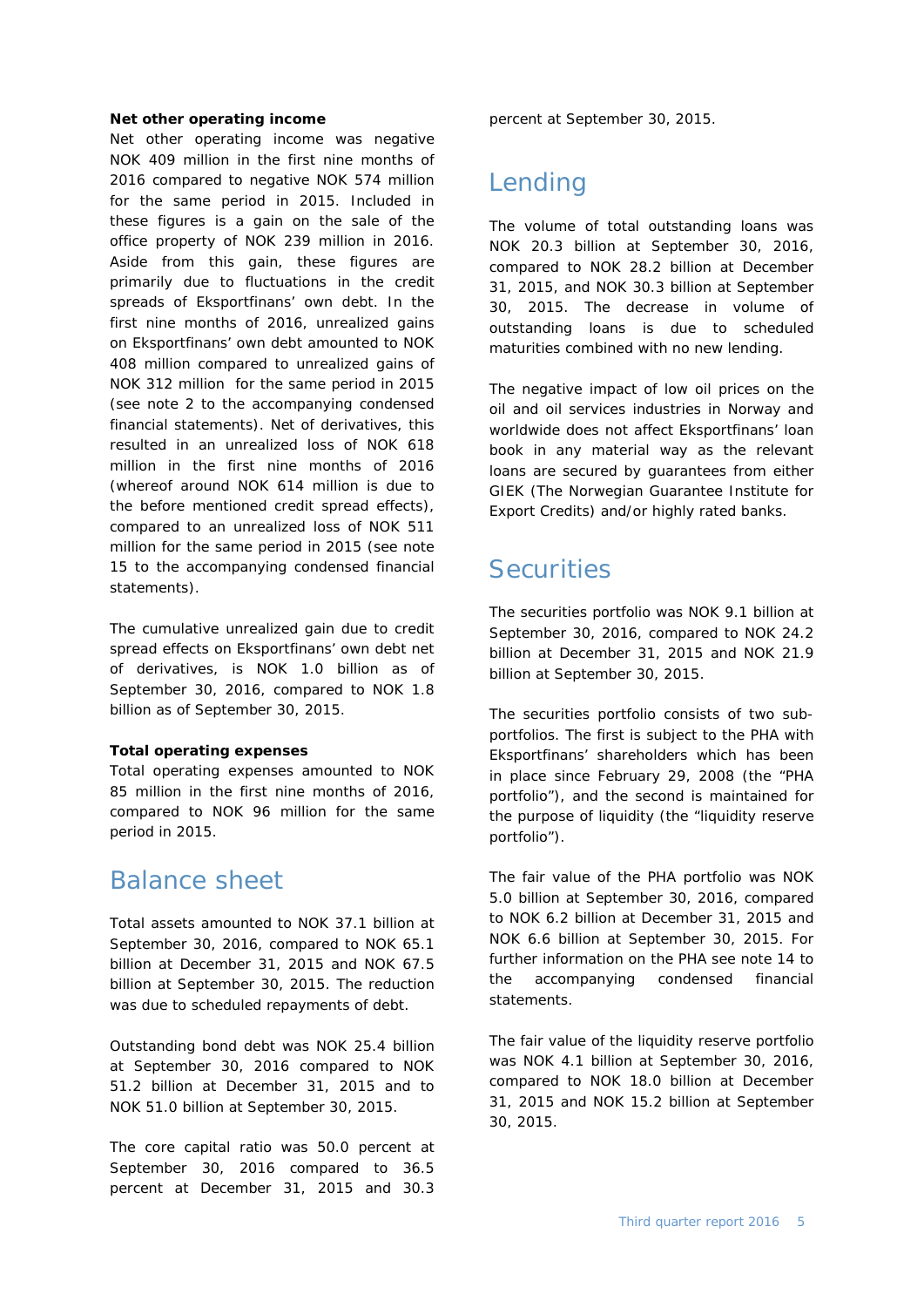#### **Table 2: Estimated cumulative liquidity**

|                                                      | Estimated     | Estimated loan | Estimated              | Estimated               |
|------------------------------------------------------|---------------|----------------|------------------------|-------------------------|
|                                                      | debt maturing | receivables    | investments            | cumulative              |
| (NOK billion)                                        | 2)            | maturing $3$ ) | maturing <sup>4)</sup> | liquidity <sup>5)</sup> |
|                                                      |               |                |                        |                         |
| Short-term liquidity at Sept. 30, 2016 <sup>1)</sup> |               |                |                        | 5.1                     |
| 2016                                                 | 4.0           | 2.2            | 1.0                    | 4.2                     |
| 2017                                                 | 9.3           | 5.0            | 1.5                    | 1.4                     |
| 2018                                                 | 1.8           | 3.6            | 0.4                    | 3.5                     |
| 2019                                                 | 2.2           | 2.9            | 0.3                    | 4.5                     |
| 2020                                                 | 1.0           | 2.2            | 0.4                    | 6.1                     |
| 2021                                                 | 1.9           | 1.2            | 0.3                    | 5.8                     |
| 2022                                                 | 0.3           | 0.9            | 0.3                    | 6.7                     |
| 2023                                                 | 0.1           | 0.6            | 0.3                    | 7.4                     |
| 2024                                                 | 0.0           | 0.4            | 0.3                    | 8.0                     |
| Thereafter                                           | 4.5           | 1.1            | 0.7                    | 5.2                     |
| Total                                                | 25.1          | 20.0           | 5.7                    |                         |

1) Short-term liquidity is comprised of the sum of the liquidity reserve portfolio (at fair value) and deposits.

2) Principal amount of own debt securities. The column includes single- and multi-callable issues. Includes principal cash flows of derivatives economically hedging structured bond debt. For the structured bond debt with call and trigger options, the expected maturity is estimated using a sophisticated valuation system. The actual maturities might differ from these estimations.

3) Represents principal amount of loan receivables.

4) Represents principal amount of investments in the PHA portfolio.

5) Represents estimated cumulative liquidity at year-end (calculated as the amount at prior period end minus estimated long-term debt maturing during period plus estimated loans receivable and long-term investments maturing during the period) except for the first row which states the actual liquidity at September 30, 2016.

## **Liquidity**

As at September 30, 2016, short term liquidity amounted to NOK 5.1 billion, consisting of the liquidity reserve portfolio of NOK 4.1 billion and cash equivalents of NOK 0.9 billion. Including the PHA portfolio of NOK 5.0 billion, total liquidity reserves amounted to NOK 10.1 billion at September 30, 2016.

The company manages liquidity risk both through matching maturities for assets and liabilities and through stress-testing for the short and medium term. A maturity analysis of financial liabilities based on expected maturities is included in note 16 of the accompanying condensed financial statements.

Table 2 above shows cumulative liquidity, as measured by short-term liquidity as of September 30, 2016, plus maturing loans and investments and minus maturing bond debt, based on estimated maturities.

During the first nine months of 2016, the liquidity position has changed due to scheduled repayments of debt. Other

impacts are foreign exchange rate fluctuations and movements in key market risk factors, primarily on the debt portfolio. Low levels on the JPY/USD exchange rate has led to long estimated maturities on the structured bond portfolio.

Liquidity reserves combined with the company's liquidity contingency plans are expected to meet liquidity needs going forward. Contingency plans comprise repo of securities, various bridge funding vehicles, the company's USD 250 million credit facility with its three largest owner banks (see note 14 to the accompanying condensed financial statements) and sale of assets.

## Events after the balance sheet date

There are no events after the balance sheet date materially affecting the financial statements.

> Oslo, November 3, 2016 EKSPORTFINANS ASA The board of directors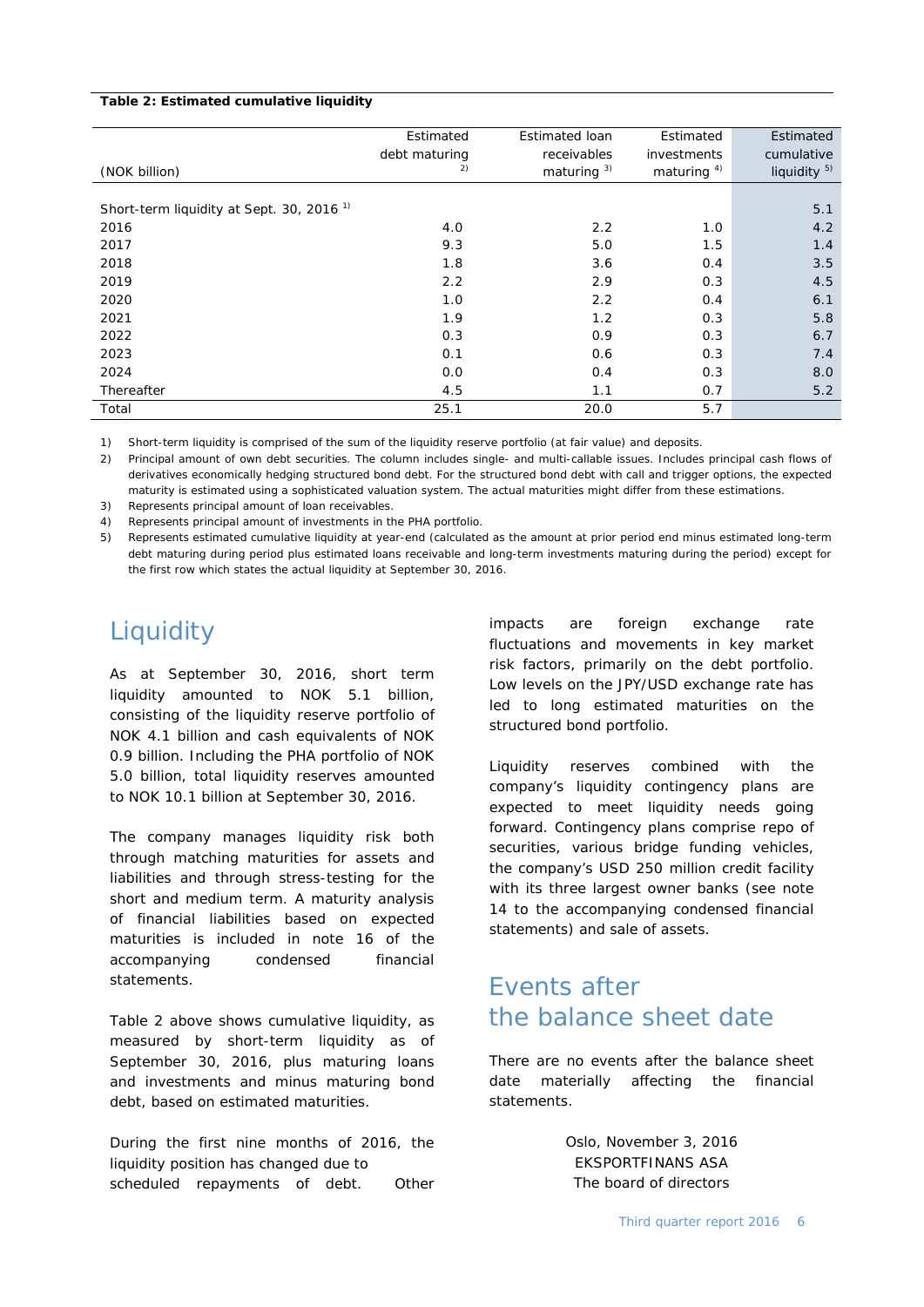## Condensed statement of profit or loss and other comprehensive income

The information for the three- and nine month periods ended September 30, 2016 and 2015 is unaudited.

|                                             |                | Third quarter |                | First nine months |             |
|---------------------------------------------|----------------|---------------|----------------|-------------------|-------------|
| (NOK million)                               | 2016           | 2015          | 2016           | 2015              | <b>Note</b> |
|                                             |                |               |                |                   |             |
| Interest and related income                 | 286            | 419           | 1,008          | 1,383             |             |
| Interest and related expenses               | 224            | 344           | 814            | 1,084             |             |
| Net interest income                         | 62             | 75            | 194            | 299               |             |
|                                             |                |               |                |                   |             |
| Net commissions related to banking services | O              | (1)           | $\Omega$       | (2)               |             |
| Net gains/(losses) on                       |                |               |                |                   |             |
| financial instruments at fair value         | (125)          | 247           | (650)          | (583)             | 2,15        |
| Other income                                | $\Omega$       | 4             | 242            | 11                |             |
| Net other operating income/(loss)           | (125)          | 250           | (409)          | (574)             |             |
|                                             |                |               |                |                   |             |
| <b>Total operating income</b>               | (63)           | 325           | (215)          | (275)             |             |
|                                             |                |               |                |                   |             |
| Salaries and other administrative expenses  | 16             | 22            | 71             | 79                |             |
| Depreciations                               | $\Omega$       | 4             | 5              | 12                |             |
| Other expenses                              | $\overline{2}$ | 2             | 9              | 5                 |             |
| <b>Total operating expenses</b>             | 18             | 28            | 85             | 96                |             |
|                                             |                |               |                |                   |             |
| Pre-tax operating loss                      | (81)           | 297           | (300)          | (371)             |             |
|                                             |                |               |                |                   |             |
| Taxes                                       | (20)           | 79            | (135)          | (103)             |             |
| Profit/loss for the period                  | (61)           | 218           | (165)          | (268)             |             |
|                                             |                |               |                |                   |             |
| Other comprehensive income <sup>1</sup>     | $\overline{O}$ | 17            | $\overline{O}$ | 17                |             |
| Total comprehensive income                  | (61)           | 235           | (165)          | (251)             |             |
|                                             |                |               |                |                   |             |

1) Items that will not be reclassified to profit or loss. The income/(loss) arises from actuarial calculations on pension.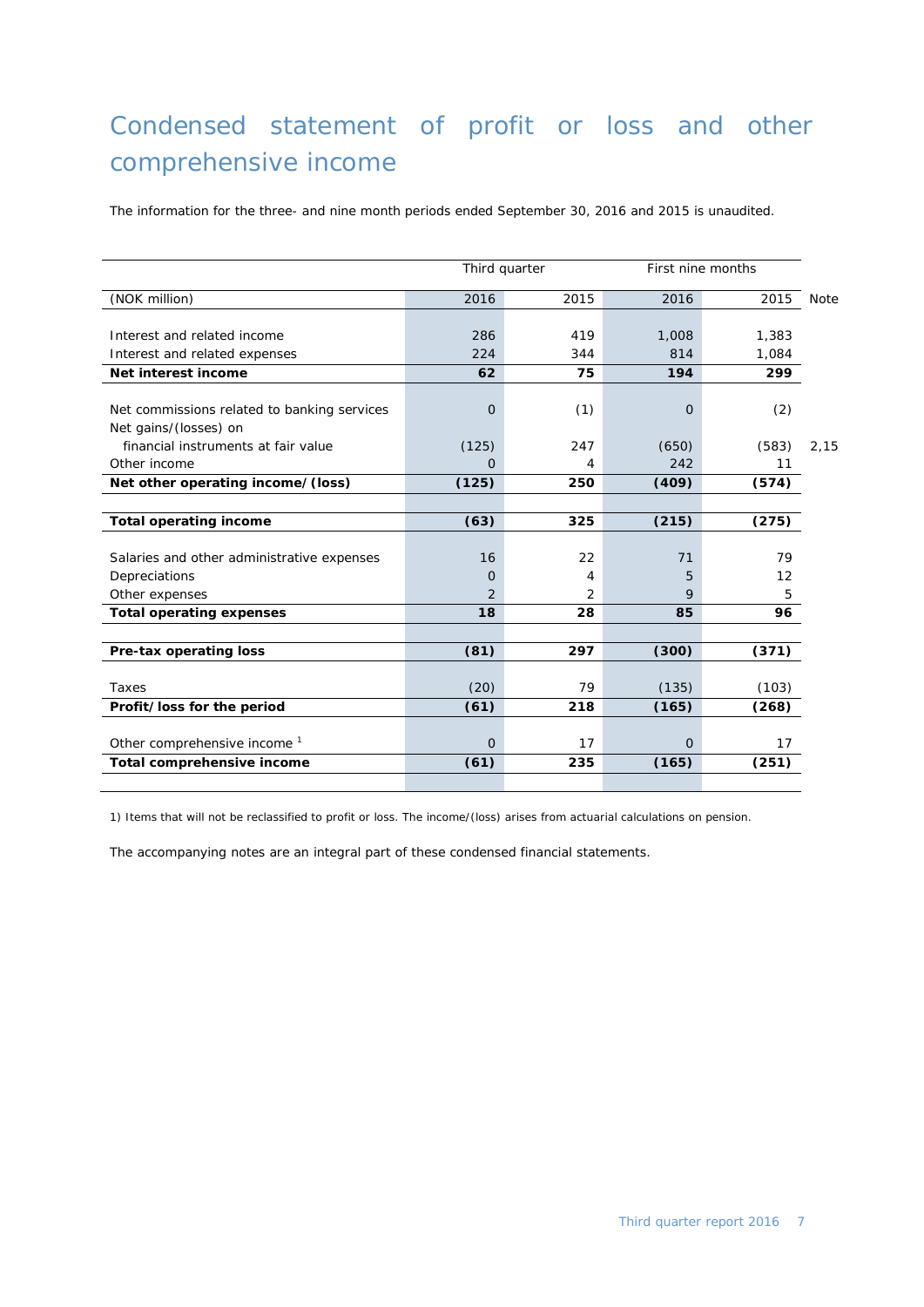## Condensed balance sheet

| (NOK million)                               | Sep 30, 2016 | Dec 31, 2015 | Sep 30, 2015 | Note  |
|---------------------------------------------|--------------|--------------|--------------|-------|
|                                             |              |              |              |       |
| Loans due from credit institutions 1)       | 2,553        | 7,053        | 9,118        | 4,6,7 |
| Loans due from customers <sup>2)</sup>      | 18,876       | 24,462       | 26,102       | 5,6,7 |
| <b>Securities</b>                           | 9,121        | 24,187       | 21,853       | 8     |
| <b>Financial derivatives</b>                | 2,642        | 4,293        | 5,404        |       |
| Deferred tax asset                          | 156          | 0            | $\Omega$     |       |
| Intangible assets                           | 1            | 2            | 3            |       |
| Property, equipment and investment property | 3            | 208          | 207          | 9     |
| Other assets                                | 3,752        | 4,937        | 4,826        | 10    |
| <b>Total assets</b>                         | 37,104       | 65,142       | 67,513       |       |
|                                             |              |              |              |       |
| Bond debt $3)$                              | 25,398       | 51,174       | 51,037       | 11    |
| <b>Financial derivatives</b>                | 2,527        | 4,398        | 4,597        |       |
| Taxes payable                               | Ο            | 76           | 50           |       |
| Deferred tax liabilities                    | 0            |              | 83           |       |
| Other liabilities                           | 1,810        | 1,952        | 2,992        | 12    |
| Provisions                                  | 125          | 132          | 138          |       |
| Subordinated debt                           | $\Omega$     | 0            | 1,107        |       |
| <b>Total liabilities</b>                    | 29,860       | 57,733       | 60,004       |       |
|                                             |              |              |              |       |
| Share capital                               | 2,771        | 2,771        | 2,771        |       |
| Reserve for unrealized gains                | 404          | 566          | 1,043        |       |
| Other equity                                | 4,069        | 4,072        | 3,695        |       |
| Total shareholders' equity                  | 7,244        | 7,409        | 7,509        |       |
|                                             |              |              |              |       |
| Total liabilities and shareholders' equity  | 37,104       | 65,142       | 67,513       |       |
|                                             |              |              |              |       |

1) Of NOK 2,553 million at September 30, 2016, NOK 2,469 million is measured at fair value through profit or loss and NOK 84 million is measured at amortized cost. Of NOK 7,053 million at December 31, 2015, NOK 6,493 million is measured at fair value through profit or loss and NOK 560 million is measured at amortized cost. Of NOK 9,118 million at September 30, 2015, NOK 8,989 million is measured at fair value through profit or loss and NOK 129 million is measured at amortized cost.

2) Of NOK 18,876 million at September 30, 2016, NOK 7,342 million is measured at fair value through profit or loss and NOK 11,534 million is measured at amortized cost. Of NOK 24,462 million at December 31, 2015, NOK 10,064 million is measured at fair value through profit or loss and NOK 14,398 million is measured at amortized cost. Of NOK 26,102 million at September 30, 2015, NOK 10,470 million is measured at fair value through profit or loss and NOK 15,632 million is measured at amortized cost.

3) Of NOK 25,398 million at September 30, 2016, NOK 13,332 million is measured at fair value through profit or loss and NOK 12,066 million is measured at amortized cost. Of NOK 51,174 million at December 31, 2015, NOK 35,856 million is measured at fair value through profit or loss and NOK 15,318 million is measured at amortized cost. Of NOK 51,037 million at September 30, 2015, NOK 34,970 million is measured at fair value through profit or loss and NOK 16,067 million is measured at amortized cost.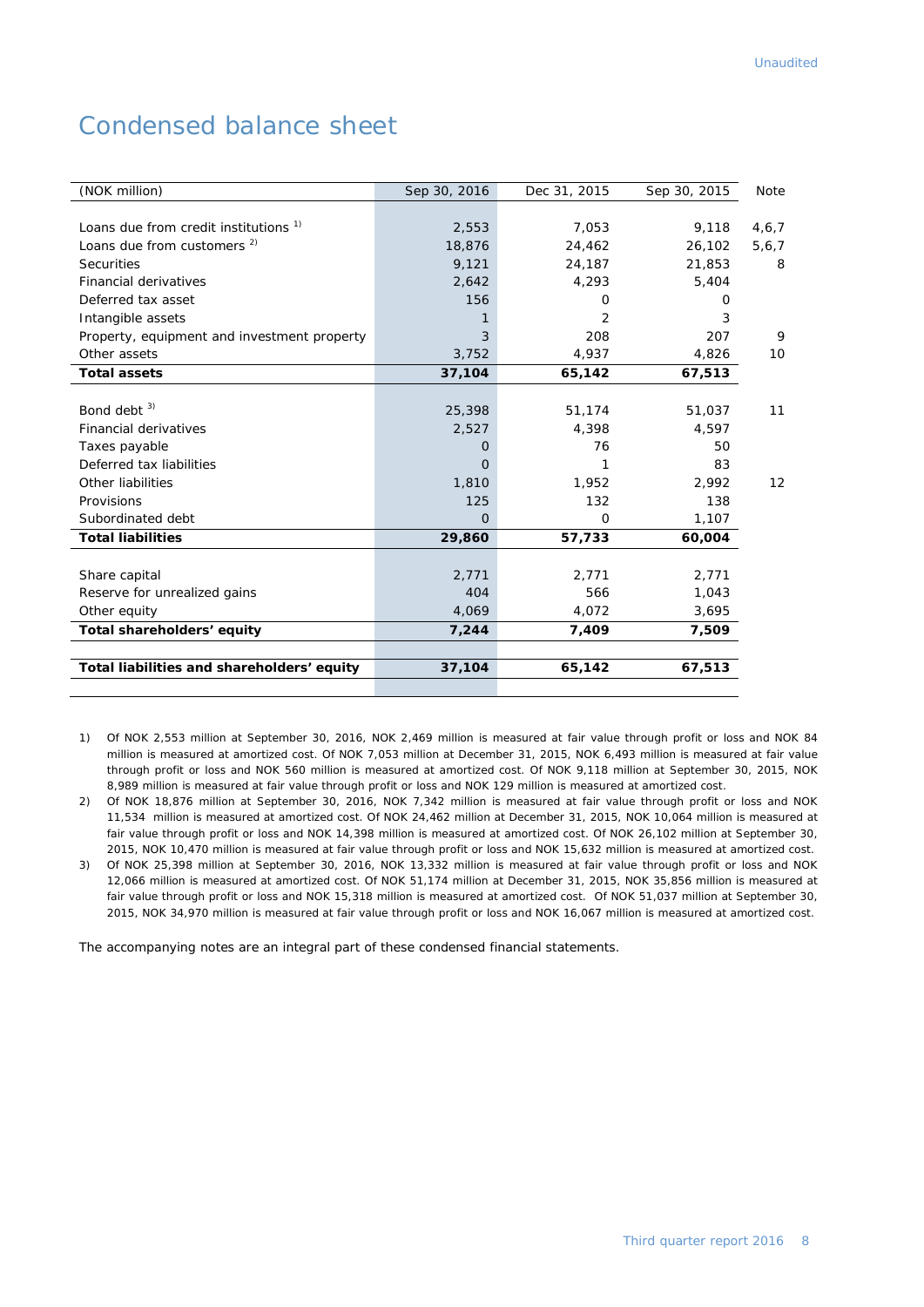| Equity at September 30, 2016            | 2,771                          | 404                                    | 4,234        | (165)                          | 7,244        |
|-----------------------------------------|--------------------------------|----------------------------------------|--------------|--------------------------------|--------------|
| Profit/(loss) for the period            | 0                              | O                                      | 0            | (165)                          | (165)        |
| Realized reserve of unrealized gains 3) | 0                              | (162)                                  | 162          | $\Omega$                       | $\Omega$     |
| Equity at January 1, 2016               | 2,771                          | 566                                    | 4.072        | $\Omega$                       | 7,409        |
| Equity at September 30, 2015            | 2,771                          | 1,043                                  | 3,946        | (251)                          | 7,509        |
| Profit/(loss) for the period            | 0                              | $\Omega$                               | 0            | (268)                          | (268)        |
| comprehensive income                    | 0                              | O                                      | 0            | 17                             | 17           |
| Actuarial gains/(losses) and other      |                                |                                        |              |                                |              |
| Equity at January 1, 2015               | 2.771                          | 1.043                                  | 3,946        | 0                              | 7,760        |
| (NOK million)                           | Share<br>capital <sup>1)</sup> | Reserve<br>unrealized<br>gains $^{2)}$ | Other equity | Comprehen<br>sive income<br>4) | Total equity |

## Condensed statement of changes in equity

1) Restricted equity that cannot be paid out to the owners without a shareholder resolution to reduce the share capital in accordance with the Public Limited Companies Act under Norwegian Law.

2) The allocation of income for the period between the reserve for unrealized gains and other equity is performed at year-end.

Preliminary calculations based on the condensed interim financial statements as of September 30, 2016.

3) The sale of the subsidiary Eiendomsselskapet DM 15 on April 15, 2016 effectively realized NOK 162 million of the reserve of unrealized gains related to adjustments of fair value of the property.

4) The allocation of income for the period between the reserve for unrealized gains and other equity show that if the allocation was performed at this date, it would have reduced the reserve for unrealized gains by NOK 171 million and increased other equity by NOK 6 million. The closing balances would have been NOK 234 million for the reserve for unrealized gains, and NOK 4,240 million for other equity.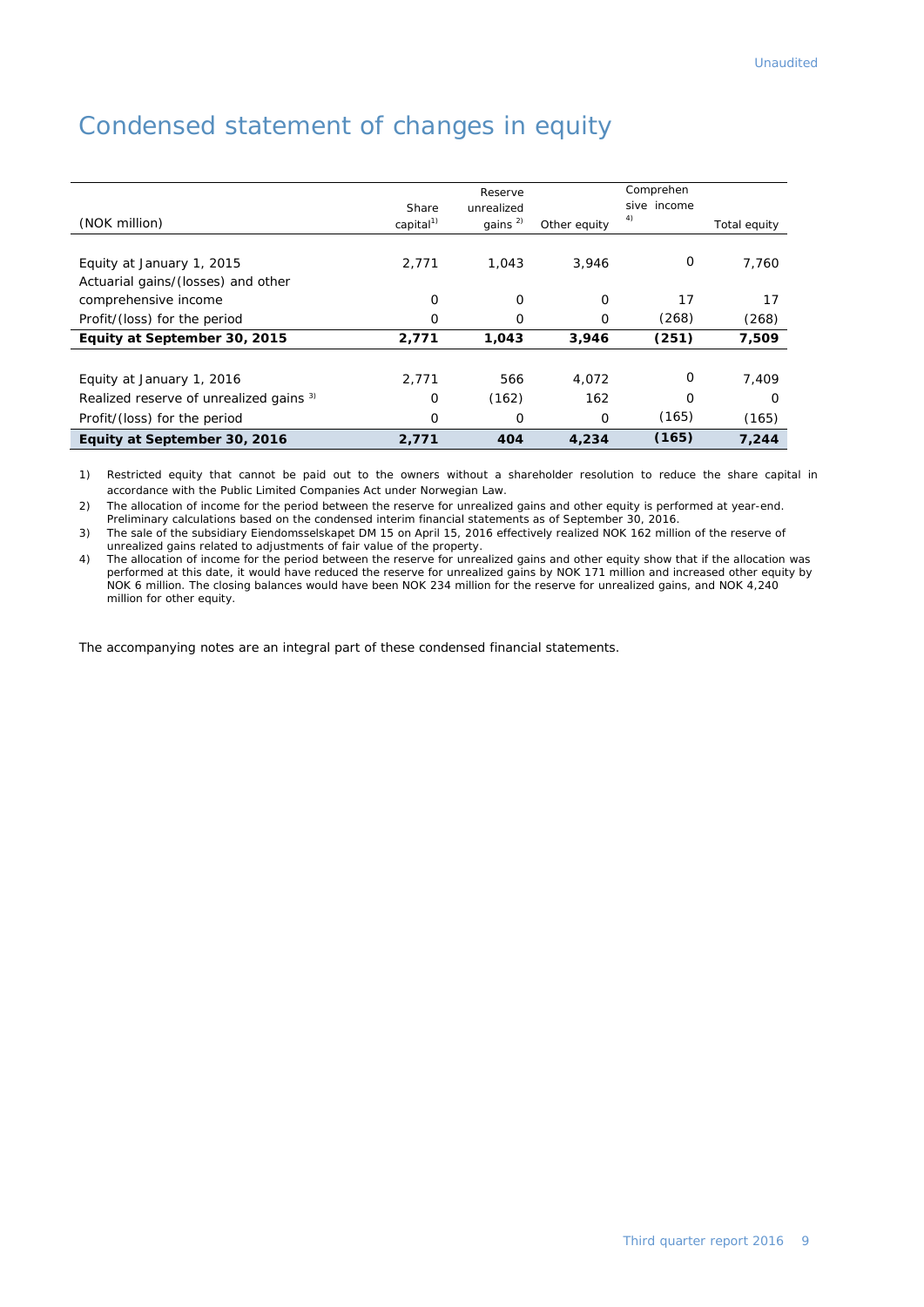## Condensed cash flow statement

|                                                                                     | First nine months |                   |
|-------------------------------------------------------------------------------------|-------------------|-------------------|
| (NOK million)                                                                       | 2016              | 2015              |
| Pre-tax operating profit/(loss)                                                     | (300)             | (371)             |
| Provided by operating activities:                                                   |                   |                   |
| Accrual of contribution from the Norwegian government                               | (51)              | (118)             |
| Unrealized losses/(gains) on financial instruments at fair value                    | 416               | 566               |
| Realized losses on financial instruments at fair value through profit and loss (non |                   |                   |
| cash item)                                                                          | 165               | 0                 |
| Depreciation                                                                        | 5                 | $12 \overline{ }$ |
| Principal collected on loans                                                        | 6,949             | 11,671            |
| Purchase of financial investments (trading)                                         | (13, 412)         | (10, 880)         |
| Proceeds from sale or redemption of financial investments (trading)                 | 27,743            | 18,167            |
| Contribution paid by the Norwegian government                                       | 0                 | 0                 |
| Taxes paid                                                                          | (75)              | (373)             |
| Changes in:                                                                         |                   |                   |
| Accrued interest receivable                                                         | (4)               | 145               |
| Other receivables                                                                   | 991               | 384               |
| Accrued expenses and other liabilities                                              | 10                | (2, 203)          |
| Net cash flow from operating activities                                             | 22,437            | 17,000            |
|                                                                                     |                   |                   |
| Proceeds from sale or redemption of financial investments                           | 2                 | 1                 |
| Net cash flow from financial derivatives                                            | (1, 549)          | 5,399             |
| Purchases of fixed assets                                                           | $\overline{O}$    | (1)               |
| Net cash flow from investing activities                                             | (1, 547)          | 5,399             |
| Change in debt to credit institutions                                               | $\Omega$          | (2)               |
| Principal payments on bond debt                                                     | (22, 598)         | (24, 247)         |
| Net cash flow from financing activities                                             | (22, 598)         | (24, 249)         |
|                                                                                     |                   |                   |
| Net change in cash and cash equivalents <sup>1)</sup>                               | (1,708)           | (1, 850)          |
|                                                                                     |                   |                   |
| Cash and cash equivalents at beginning of period                                    | 2,827             | 6,013             |
| Effect of exchange rates on cash and cash equivalents                               | (199)             | 709               |
| Cash and cash equivalents <sup>1)</sup> at end of period                            | 920               | 4,872             |

1) Cash equivalents are defined as bank deposits with original maturity less than three months.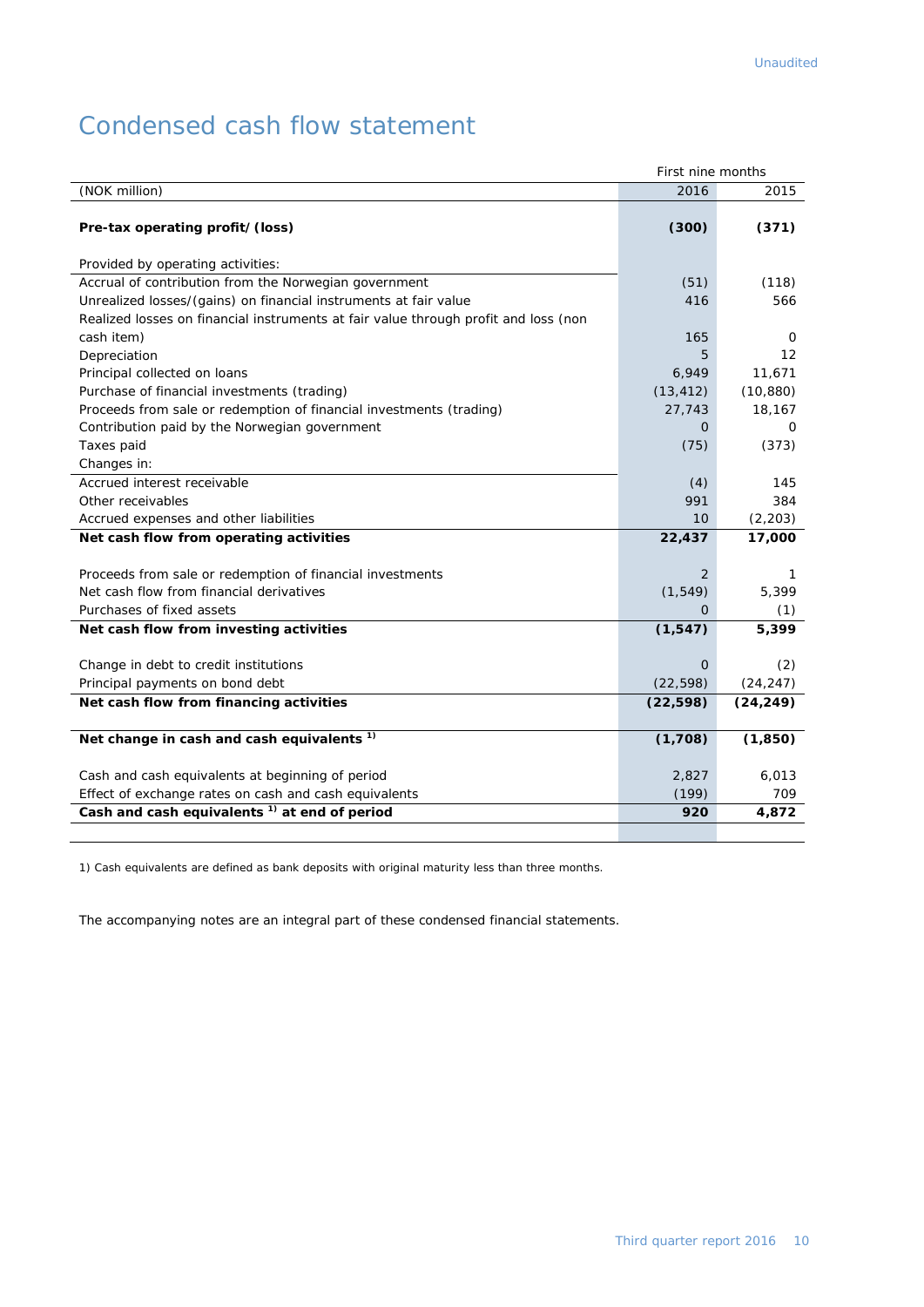## Notes to the accounts

#### 1. Accounting policies

Eksportfinans' third quarter condensed interim financial statements have been presented in accordance with International Financial Reporting Standards (**IFRS**), in line with IFRS as adopted by the European Union (**EU**). The condensed interim financial statements have been prepared in accordance with IAS 34, Interim Financial Reporting.

The accounting policies and methods of computation applied in the preparation of these condensed interim financial statements (including information as of and for the year ended December 31, 2015) are the same as those applied in Eksportfinans' annual financial statements of 2015. Those financial statements were approved for issue by the Board of Directors on February 19, 2016 and included in the company's Annual Report on Form 20-F for the year-end December 31, 2015. These policies have been consistently applied to all the periods presented. These financial statements should be read in conjunction with the annual report on Form 20-F for the year ended December 31, 2015. Judgments made in the preparations of these financial statements are the same as those made in the year-end financial statements. The interim financial statements do not include risk disclosures which should be read in conjunction with the annual financial statements.

The information for the three- and nine month periods ended September 30, 2016 and 2015 is unaudited. The information as of and for the year ended December 31, 2015 is derived from the company's audited consolidated financial statements as of and for the year ended December 31, 2015.

## 2. Net gains/(losses) on financial instruments at fair value

| Third quarter                                               |          | First nine months |          |       |
|-------------------------------------------------------------|----------|-------------------|----------|-------|
| (NOK million)                                               | 2016     | 2015              | 2016     | 2015  |
|                                                             |          |                   |          |       |
| Securities held for trading                                 | $\Omega$ |                   | 2        | (3)   |
| <b>Financial derivatives</b>                                | (5)      | (15)              | (21)     | (48)  |
| Other financial instruments at fair value                   |          | O                 | (215)    | 34    |
| Net realized gains/(losses)                                 | (4)      | (14)              | (234)    | (17)  |
|                                                             |          |                   |          |       |
| Loans and receivables                                       | 12       | (50)              | 99       | (79)  |
| Securities <sup>1)</sup>                                    | 95       | (179)             | 161      | (224) |
| Financial derivatives <sup>2)</sup>                         | (58)     | (436)             | (1,082)  | (577) |
| Bond debt 3) 4)                                             | (169)    | 905               | 408      | 287   |
| Subordinated debt and capital contribution securities 3) 4) | O        | 14                | $\Omega$ | 25    |
| Other                                                       | (1)      | 7                 | (2)      | 2     |
| Net unrealized gains/(losses)                               | (121)    | 261               | (416)    | (566) |
|                                                             |          |                   |          |       |
| Net realized and unrealized gains/(losses)                  | (125)    | 247               | (650)    | (583) |
|                                                             |          |                   |          |       |

#### **Net realized and unrealized gains/(losses) on financial instruments at fair value**

1) Net unrealized gains/(losses) on securities

|                                                               |      | First nine months<br>Third quarter |      |       |
|---------------------------------------------------------------|------|------------------------------------|------|-------|
| (NOK million)                                                 | 2016 | 2015                               | 2016 | 2015  |
|                                                               |      |                                    |      |       |
| Securities held for trading                                   | 76   | (143)                              | 101  | (149) |
| Securities designated as at fair value at initial recognition | 19   | (36)                               | 60   | (75)  |
| Total                                                         | 95   | (179)                              | 161  | (224) |

2) The Portfolio Hedge Agreement entered into in March 2008, is included with a loss of NOK 62 million as of September 30, 2016 and a gain of NOK 197 million as of September 30, 2015.

3) In the first nine months of 2016, Eksportfinans had an unrealized gain of NOK 408 million (gain of NOK 312 million in the corresponding period of 2015) on its own debt.

4) In the first nine months of 2016, Eksportfinans had an unrealized gain of NOK 408 million of financial liabilities classified as level 3 in the fair value hierarchy (gain of NOK 312 million in the corresponding period of 2015).

See note 15 for a presentation of the above table including effects from economic hedging.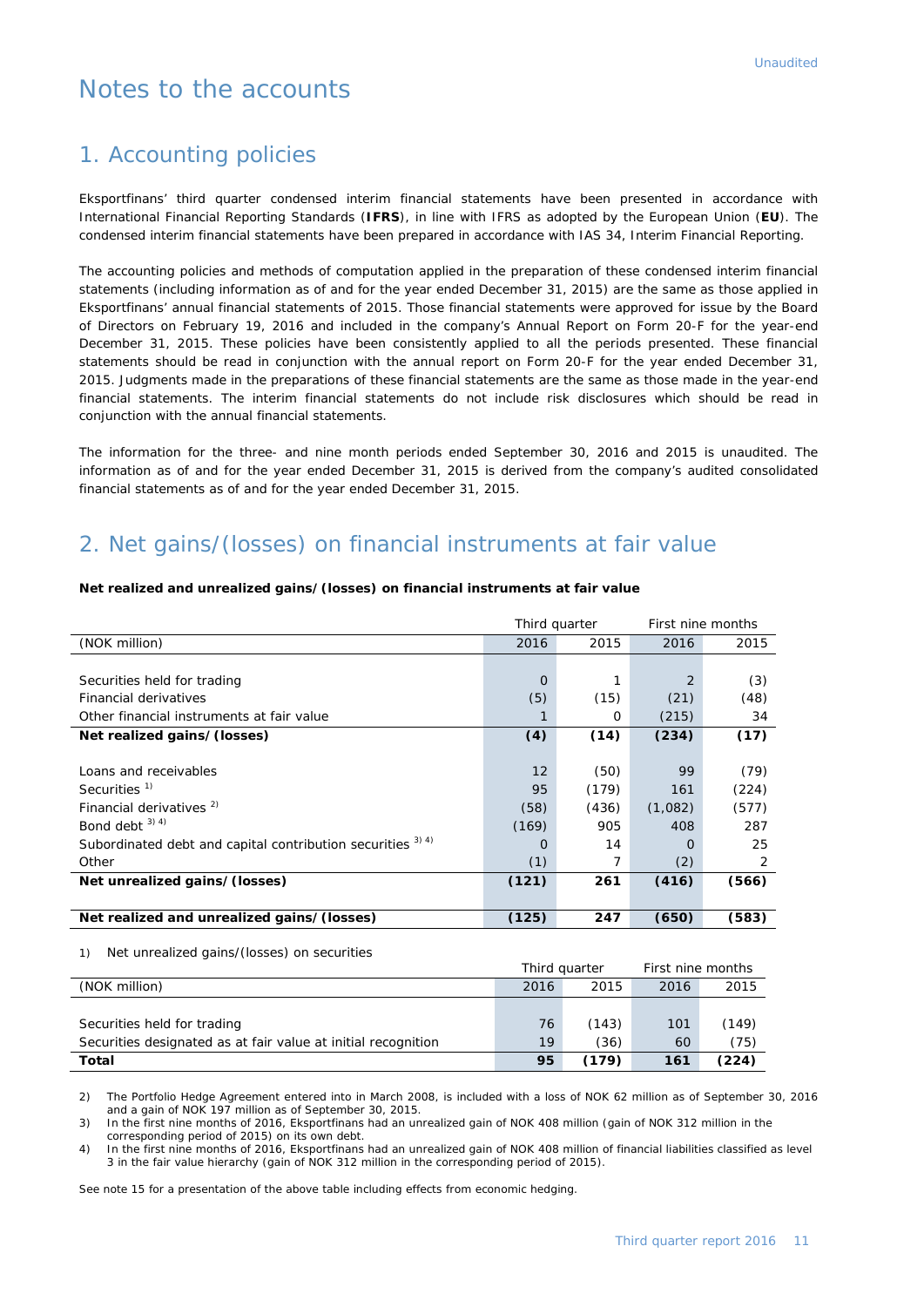## 3. Capital adequacy

Capital adequacy is calculated in accordance with the CRD IV regulations in force from the Financial Supervisory Authority of Norway. These regulations were implemented as of September 30, 2014. The company has adopted the standardized approach to capital requirements. The CRD IV regulations decreases the company's capital ratio, due to changed risk weights on financial institutions, affecting mainly Eksportfinans' bank guaranteed loans and securities, as well as the CVA (Credit Valuation Adjustment) charge on financial derivatives.

#### **Risk-weighted assets and off-balance sheet items**

| (NOK million)             | Sep 30, 2016 |          | Dec 31, 2015 |          | Sep 30, 2015 |          |
|---------------------------|--------------|----------|--------------|----------|--------------|----------|
|                           |              |          |              |          |              |          |
|                           |              | Risk-    |              | Risk-    |              | Risk-    |
|                           | <b>Book</b>  | weighted | <b>Book</b>  | Weighted | <b>Book</b>  | weighted |
|                           | value        | value    | Value        | value    | value        | value    |
|                           |              |          |              |          |              |          |
| Total assets              | 37,104       | 11,504   | 65,142       | 15,127   | 67,513       | 17,269   |
| Off-balance sheet items   |              | 48       |              | 53       |              | 51       |
| Operational risk          |              | 1,151    |              | 1.079    |              | 1,847    |
| Total currency risk       |              | 0        |              | 704      |              | 683      |
| Total risk-weighted value |              | 12,702   |              | 16,962   |              | 19,849   |

#### **The company's regulatory capital**

| (NOK million and<br>in percent of risk-weighted value) |       | Sep 30, 2016 |       | Dec 31, 2015 |       | Sep 30, 2015 |
|--------------------------------------------------------|-------|--------------|-------|--------------|-------|--------------|
| Core capital <sup>1)</sup>                             | 6,356 | 50.0%        | 6.184 | 36.5%        | 6.023 | 30.3%        |
| Total regulatory capital                               | 6,356 | 50.0%        | 6.184 | 36.5%        | 6.023 | 30.3%        |

1) Includes share capital, other equity, and other deductions and additions in accordance with the Norwegian capital adequacy regulations.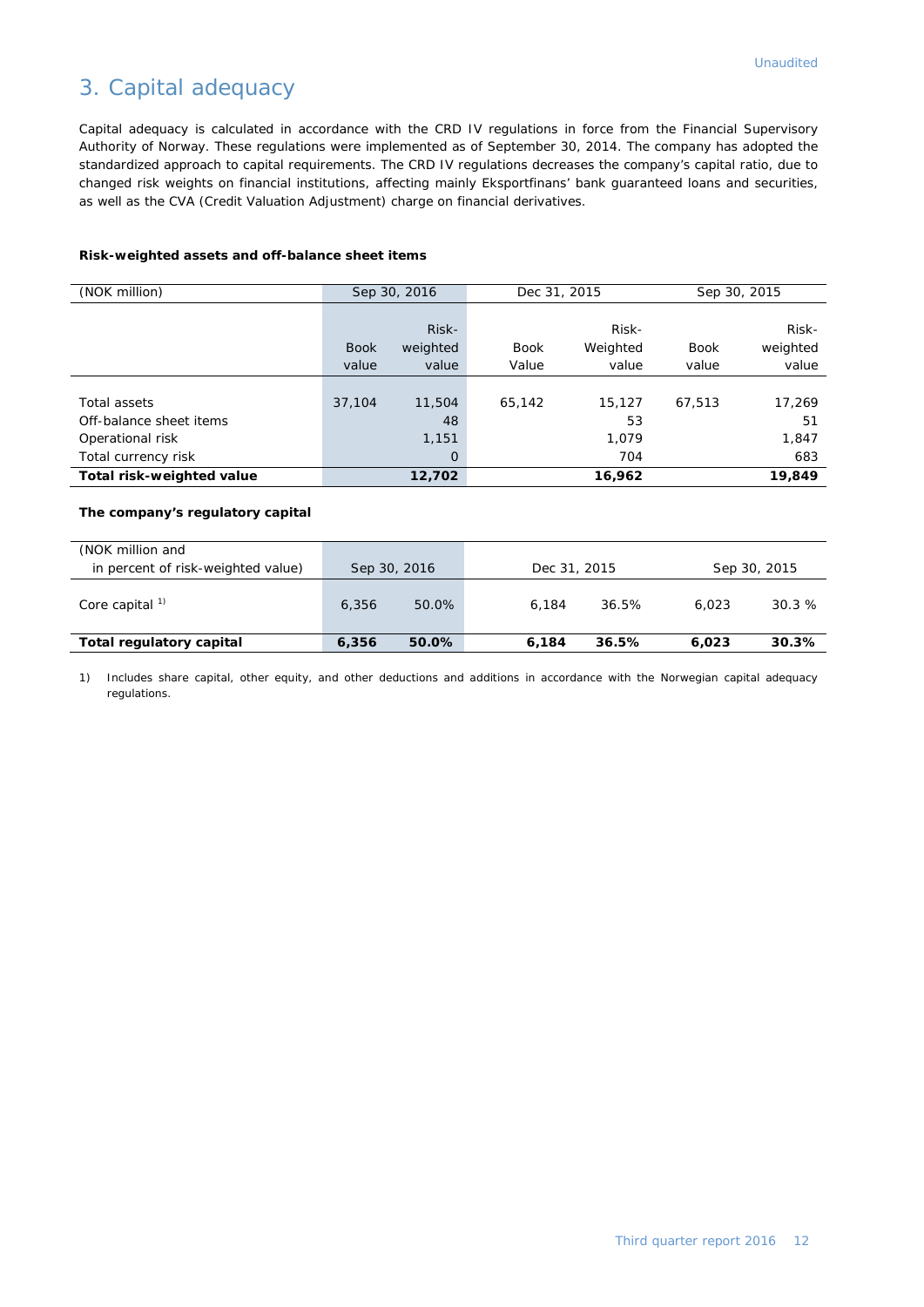## 4. Loans due from credit institutions

| (NOK million)                                              | Sep 30, 2016 | Dec 31, 2015 | Sep 30, 2015 |
|------------------------------------------------------------|--------------|--------------|--------------|
|                                                            |              |              |              |
| Cash equivalents <sup>1)</sup>                             | 920          | 2.828        | 4,872        |
| Other bank deposits and claims on banks <sup>2)</sup>      | $\Omega$     | 264          | (152)        |
| Loans to other credit institutions,                        |              |              |              |
| nominal amount (also included in note 6) $3$ )             | 1,674        | 4,110        | 4,531        |
| Accrued interest on loans and unamortized premium/discount |              |              |              |
| on purchased loans                                         | (13)         | (17)         | (16)         |
| Adjustment to fair value on loans                          | (28)         | (132)        | (117)        |
| Total                                                      | 2,553        | 7,053        | 9.118        |

1) Cash equivalents are defined as bank deposits with maturity of less than three months.

2) The company has entered into agreements to acquire loans from shareholders and other banks active in the Norwegian market for export financing. The company has placed an initial deposit with the selling bank, which is used as consideration for these purchases. The amounts in the table represent remaining deposit or overdraft related to these agreements.

3) The company has acquired certain loan agreements from banks for which the selling bank provides a repayment guarantee, therefore retaining the credit risk of the loans. Under IFRS these loans are classified as loans to credit institutions. Of the loans to credit institutions these loans amounted to NOK 198 million at September 30, 2016, NOK 2,691 million at December 31, 2015 and NOK 2,697 million at September 30, 2015.

#### 5. Loans due from customers

| (NOK million)                                                                                                      | Sep 30, 2016 | Dec 31, 2015 | Sep 30, 2015 |
|--------------------------------------------------------------------------------------------------------------------|--------------|--------------|--------------|
| Loans due from customers,<br>nominal amount (also included in note 6)<br>Accrued interest on loans and unamortized | 18,600       | 24,105       | 25,739       |
| premium/discount on purchased loans                                                                                | 248          | 325          | 326          |
| Adjustment to fair value on loans                                                                                  | 28           | 32           | 37           |
| Total                                                                                                              | 18,876       | 24.462       | 26,102       |

#### 6. Total loans due from credit institutions and customers

Nominal amounts related to loans due from credit institutions (note 4) and customers (note 5), respectively.

| (NOK million)                                             | Sep 30, 2016 | Dec 31, 2015 | Sep 30, 2015 |
|-----------------------------------------------------------|--------------|--------------|--------------|
|                                                           |              |              |              |
| Loans due from credit institutions                        | 1,674        | 4,110        | 4,531        |
| Loans due from customers                                  | 18,600       | 24,105       | 25,739       |
| <b>Total nominal amount</b>                               | 20,274       | 28,215       | 30,270       |
|                                                           |              |              |              |
| Commercial loans                                          | 8,927        | 14,066       | 14,873       |
| Government-supported loans                                | 11,347       | 14,149       | 15,397       |
| <b>Total nominal amount</b>                               | 20,274       | 28,215       | 30,270       |
|                                                           |              |              |              |
| Capital goods                                             | 6,100        | 8,146        | 8,527        |
| <b>Ships</b>                                              | 10,222       | 12,872       | 13,985       |
| Export-related and international activities <sup>1)</sup> | 2,351        | 5,402        | 5,870        |
| Direct loans to Norwegian local government sector         | 887          | 1,074        | 1,165        |
| Municipal-related loans to other credit institutions      | 700          | 700          | 700          |
| Loans to employees                                        | 14           | 21           | 23           |
| <b>Total nominal amount</b>                               | 20,274       | 28,215       | 30,270       |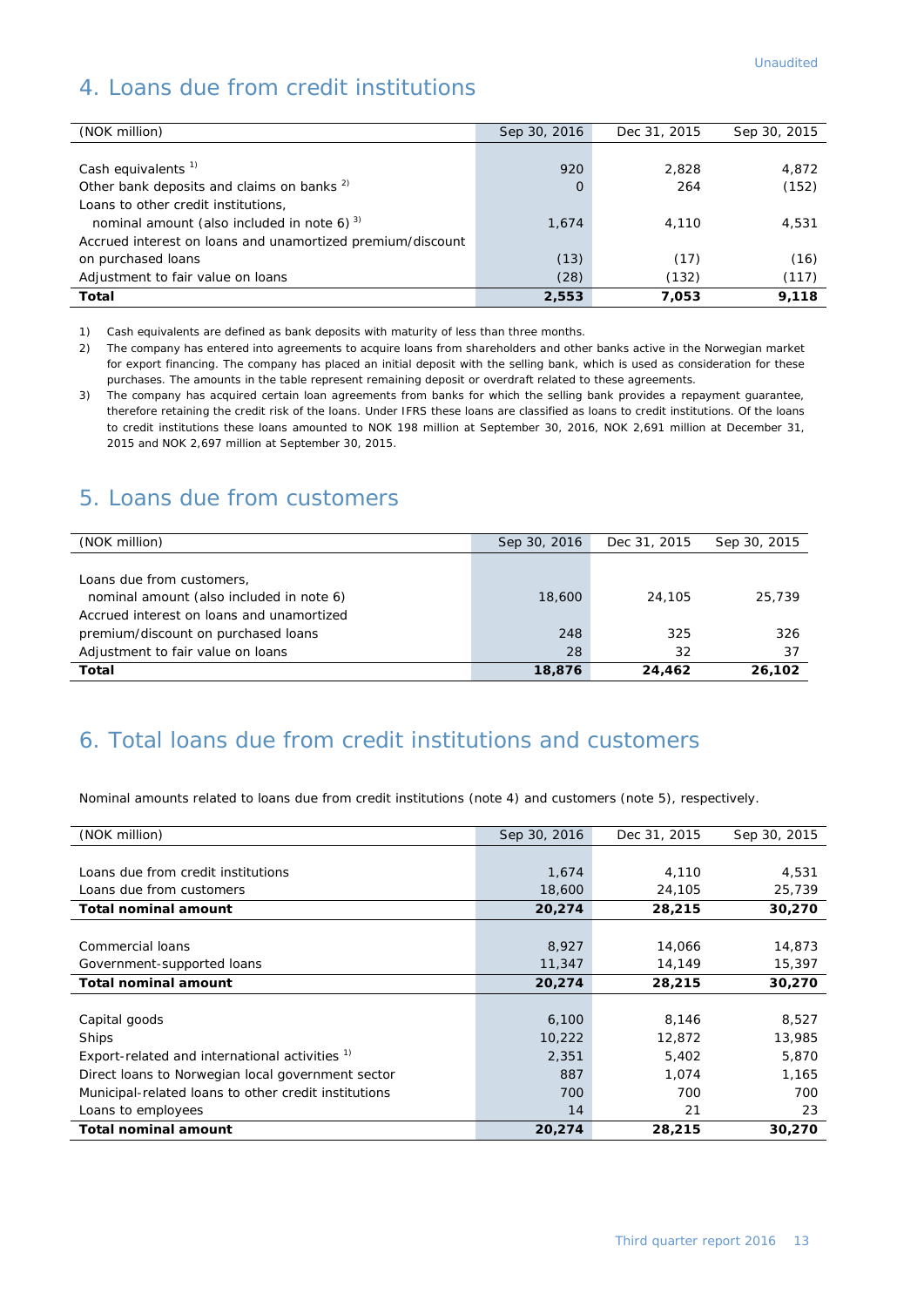1) Export-related and international activities consist of loans to the following categories of borrowers:

| (NOK million)               | Sep 30, 2016   | Dec 31, 2015 | Sep 30, 2015 |
|-----------------------------|----------------|--------------|--------------|
|                             |                |              |              |
| Shipping                    | 1,434          | 2,476        | 2,905        |
| Infrastructure              | $\mathbf 0$    | 790          | 797          |
| Banking and finance         | 400            | 747          | 744          |
| Real estate management      | 72             | 679          | 673          |
| Oil and gas                 | 145            | 309          | 346          |
| Consumer goods              | 300            | 300          | 300          |
| Environment                 | $\circ$        | 101          | 105          |
| Renewable energy            | $\overline{O}$ | 0            | 0            |
| <b>Total nominal amount</b> | 2,351          | 5,402        | 5,870        |

## 7. Loans past due or impaired

| (NOK million)                                          | Sep 30, 2016   | Dec 31, 2015 | Sep 30, 2015      |
|--------------------------------------------------------|----------------|--------------|-------------------|
|                                                        |                |              |                   |
| Interest and principal installment 1-30 days past due  | 10             | 0            | $12 \overline{ }$ |
| Not matured principal on loans                         |                |              |                   |
| with payments 1-30 days past due                       | 207            | 0            | 64                |
|                                                        |                |              |                   |
| Interest and principal installment 31-90 days past due | 1              | 0            | $\Omega$          |
| Not matured principal on loans                         |                |              |                   |
| with payments 31-90 days past due                      | $\overline{7}$ | 0            | $\mathbf 0$       |
|                                                        |                |              |                   |
| Interest and principal installment                     |                |              |                   |
| more than 90 days past due                             | 71             | 195          | 162               |
| Not matured principal on loans                         |                |              |                   |
| with payments more than 90 days past due               | 318            | 322          | 290               |
|                                                        |                |              |                   |
| Total loans past due                                   | 614            | 517          | 528               |
|                                                        |                |              |                   |
| Relevant collateral or guarantees received 1)          | 614            | 409          | 421               |
| Fair value adjustment on loans past due                | $\Omega$       | 79           | 69                |
| Impairments on loans measured at amortized cost        | $\Omega$       | $\mathbf 0$  | $\Omega$          |

1) The company considers all loans to be secured in a satisfactory manner. For these transactions, amounting to NOK 614 million, the Norwegian government, through the Guarantee Institute for Export Credit (GIEK), guarantees approximately 58 percent of the amounts in default. The remaining 42 percent are guaranteed by private banks, most of them operating in Norway. Where applicable, claims have already been submitted in accordance with the guarantees.

## 8. Securities and repurchase receivable

| (NOK million)                                          | Sep 30, 2016 | Dec 31, 2015 | Sep 30, 2015 |
|--------------------------------------------------------|--------------|--------------|--------------|
|                                                        |              |              |              |
| Trading portfolio                                      | 7.357        | 22.292       | 19,995       |
| Other securities at fair value through profit and loss | 1.764        | 1,895        | 1,858        |
| Total                                                  | 9.121        | 24,187       | 21,853       |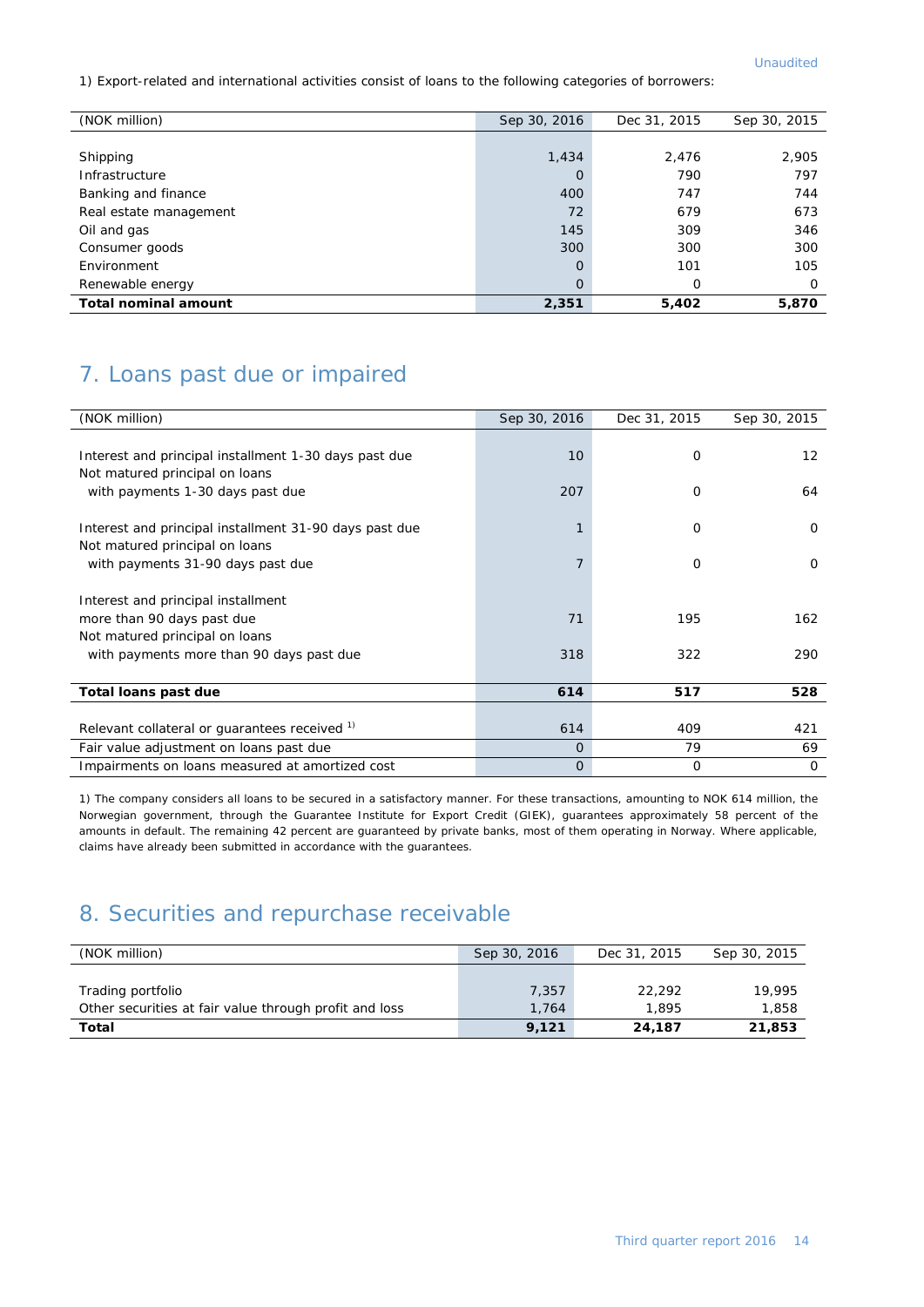## 9. Property, equipment and investment property

In April 2016 Eksportfinans completed the sale of its subsidiary Eiendomsselskapet DM 15 AS, which owns Eksportfinans' sections of the office property in Dronning Mauds' gate 15, Oslo.

| (NOK million)                              | Sep 30, 2016 | Dec 31, 2015 | Sep 30, 2015 |
|--------------------------------------------|--------------|--------------|--------------|
|                                            |              |              |              |
| Buildings and land in own use              | $\Omega$     | 125          | 124          |
| Investment property                        | $\Omega$     | 77           | 76           |
| <b>Total buildings and land</b>            |              | 202          | 200          |
|                                            |              |              |              |
| Other fixed assets                         | 3            | h            |              |
| Total fixed assets and investment property | 3            | 208          | 207          |

## 10. Other assets

| (NOK million)                    | Sep 30, 2016 | Dec 31, 2015 | Sep 30, 2015 |
|----------------------------------|--------------|--------------|--------------|
|                                  |              |              |              |
| Settlement account 108 Agreement | 373          | 268          | 239          |
| Cash collateral provided         | 2,089        | 3,277        | 3,232        |
| Collateral deposit <sup>1)</sup> | 1,208        | 1,321        | 1,275        |
| Other                            | 82           | 71           | 80           |
| <b>Total other assets</b>        | 3,752        | 4,937        | 4,826        |

1) The collateral deposit relates to a USD 150 million deposit of collateral for the benefit of Citibank N.A. to cover Eksportfinans' day to day settlement activity. This amount can be adjusted up or down depending on settlement activity of Eksportfinans. The deposit shall stay in place while any secured obligations are in place. Citibank is entitled to at any time without prior notice to Eksportfinans to set-off or transfer all or part of the deposit in or towards satisfaction of all or any part of the secured obligations. The agreement was entered into in 2014.

## 11. Bond debt

| (NOK million)                    | Sep 30, 2016 | Dec 31, 2015 | Sep 30, 2015 |
|----------------------------------|--------------|--------------|--------------|
|                                  |              |              |              |
| Bond debt                        | 26,326       | 51,670       | 51,102       |
| Adjustment to fair value on debt | (1, 342)     | (940)        | (894)        |
| Accrued interest                 | 414          | 444          | 829          |
| <b>Total bond debt</b>           | 25,398       | 51,174       | 51.037       |

## 12. Other liabilities

| (NOK million)                  | Sep 30, 2016 | Dec 31, 2015 | Sep 30, 2015 |
|--------------------------------|--------------|--------------|--------------|
|                                |              |              |              |
| Grants to mixed credits        | 23           | 38           | 44           |
| Cash collateral received       | 1,615        | 1,889        | 2,931        |
| Other short-term liabilities   | 172          | 25           | 17           |
| <b>Total other liabilities</b> | 1,810        | 1,952        | 2,992        |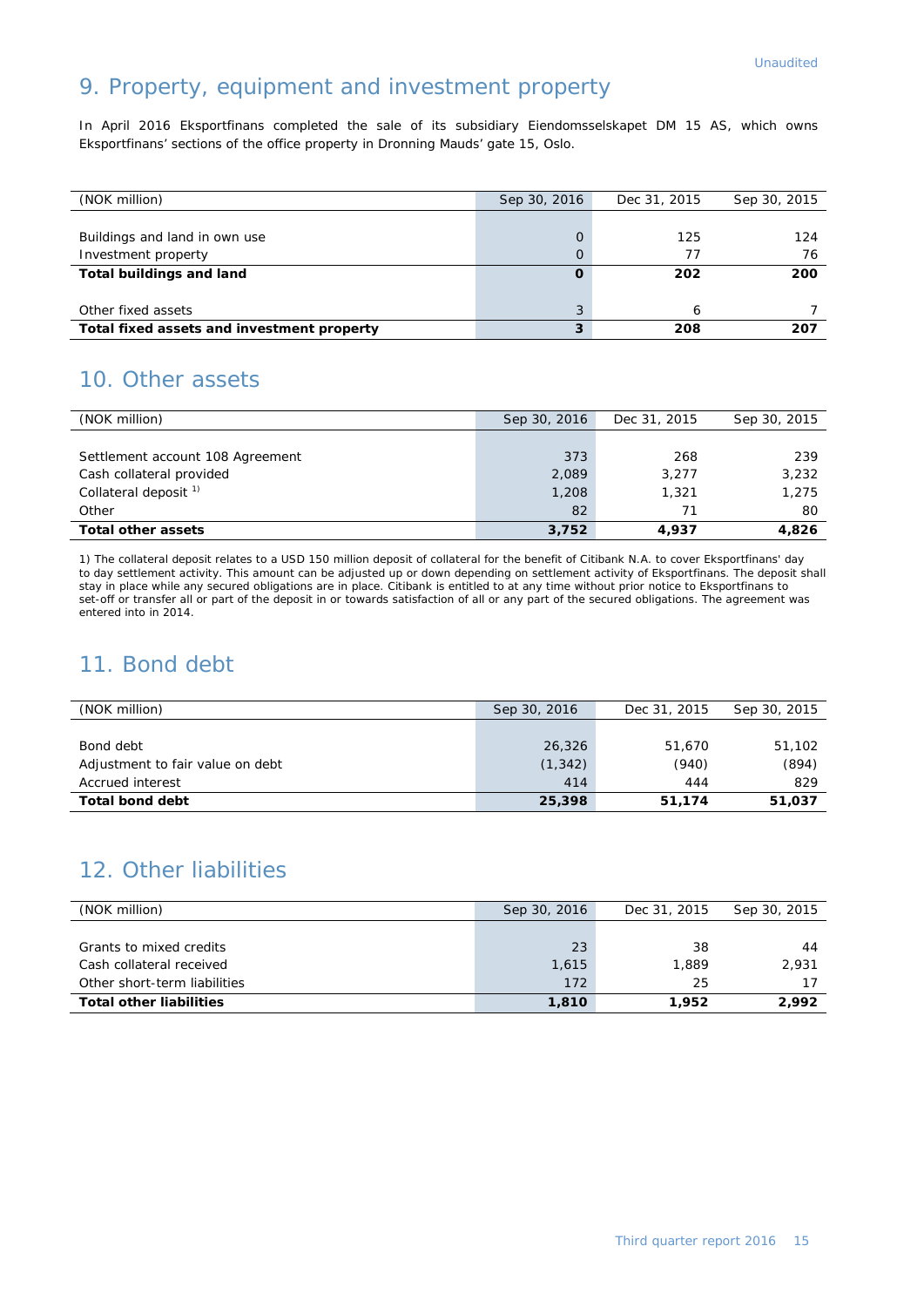#### 13. Segment information

The company is divided into three business areas: Export lending, Municipal lending and Securities. After the sale of Kommunekreditt Norge AS, municipal lending consists of loans extended directly to municipalities and municipalrelated loans to savings banks. The company also has a treasury department responsible for the day to day risk management and asset and liability management. Income and expenses related to treasury are divided between the three business areas. For income and expenses between the segments, the transactions are at arms length.

#### **Income and expenses divided between segments**

|                                                    | <b>Export lending</b> |                   | <b>Municipal lending</b> |             |                   | <b>Securities</b> |
|----------------------------------------------------|-----------------------|-------------------|--------------------------|-------------|-------------------|-------------------|
|                                                    |                       | First nine months | First nine months        |             | First nine months |                   |
| (NOK million)                                      | 2016                  | 2015              | 2016                     | 2015        | 2016              | 2015              |
|                                                    |                       |                   |                          |             |                   |                   |
| Net interest income <sup>1)</sup>                  | 134                   | 200               | $\overline{2}$           | 9           | 58                | 90                |
|                                                    |                       |                   |                          |             |                   |                   |
| Commissions and                                    |                       |                   |                          |             |                   |                   |
| income related to banking services <sup>2)</sup>   | $\Omega$              | $\Omega$          | $\Omega$                 | $\mathbf 0$ | $\Omega$          | $\mathbf 0$       |
| Commissions and                                    |                       |                   |                          |             |                   |                   |
| expenses related to banking services <sup>2)</sup> | $\mathbf 0$           | $\Omega$          | $\Omega$                 | $\mathbf 0$ | 0                 | 0                 |
| Net gains/(losses)                                 |                       |                   |                          |             |                   |                   |
| on financial instruments at fair value 3)          | (153)                 | 33                | $\Omega$                 | 2           | (17)              | (52)              |
| Income/expense allocated by volume 4)              | 120                   | 15                | 9                        | 1           | 119               | 17                |
| Net other operating income                         | (33)                  | 48                | 9                        | 3           | 102               | (35)              |
|                                                    |                       |                   |                          |             |                   |                   |
| <b>Total operating income</b>                      | 101                   | 248               | 11                       | 12          | 159               | 55                |
| <b>Total operating expenses</b>                    | 36                    | 40                | $\overline{2}$           | 3           | 47                | 53                |
| Pre-tax operating profit/(loss)                    | 65                    | 208               | 9                        | 9           | 112               | $\overline{2}$    |
|                                                    |                       |                   |                          |             |                   |                   |
| Taxes                                              | (13)                  | 56                | $\overline{0}$           | 2           | (1)               | 1                 |
| Non-IFRS profit for the period excluding           |                       |                   |                          |             |                   |                   |
| unrealized gains/(losses) on financial             |                       |                   |                          |             |                   |                   |
| instruments and excluding realized                 |                       |                   |                          |             |                   |                   |
| losses/(gains) hedged by the PHA                   | 78                    | 153               | 9                        | 7           | 113               | 1                 |

1) Net interest income includes interest income directly attributable to the segments based on Eksportfinans' internal pricing model. The treasury department obtains interest on Eksportfinans' equity and in addition the positive or negative result (margin) based on the difference between the internal interest income from the segments and the actual external funding cost. Net interest income in the treasury department is allocated to the reportable segments based on volume for the margin, and risk weighted volume for the interest on equity.

2) Income/(expense) directly attributable to each segment.

3) For Export lending the figures are related to unrealized gains/(losses) on the Icelandic bank exposure. In this context, the fair value adjustments on the Icelandic bank exposure have been treated as realized, as they are not expected to be reversed towards maturity, as other unrealized gains and losses. For Securities the figures are related to realized gains/(losses) on financial instruments.

4) Income/expense, other than interest, in the treasury department has been allocated to the business areas by volume. These are items included in net other operating income in the income statement.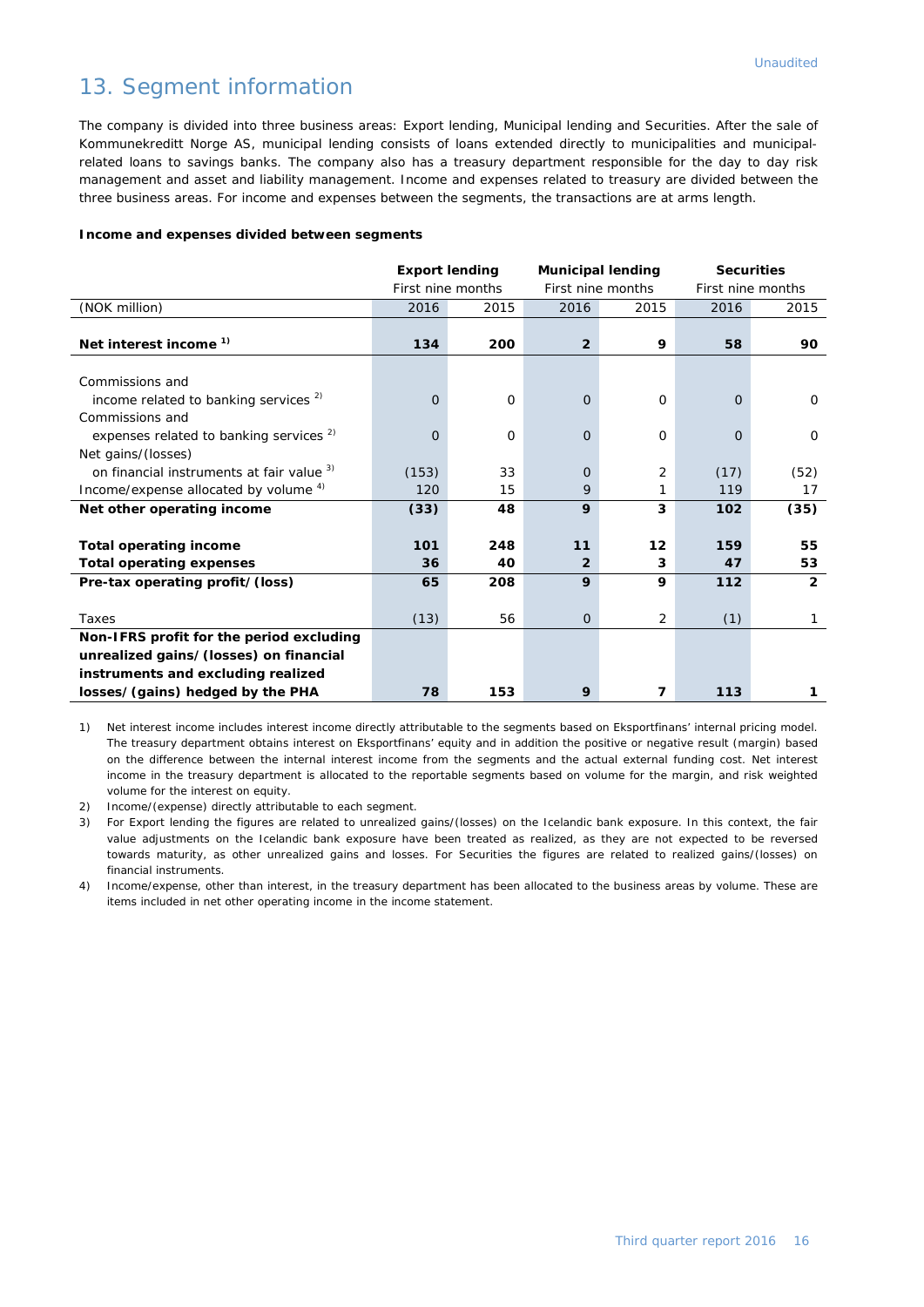#### **Reconciliation of segment profit measure to total comprehensive income**

|                                                              | First nine months |       |  |
|--------------------------------------------------------------|-------------------|-------|--|
| (NOK million)                                                | 2016              | 2015  |  |
|                                                              |                   |       |  |
| Export lending                                               | 78                | 153   |  |
| Municipal lending                                            | 9                 |       |  |
| <b>Securities</b>                                            | 113               |       |  |
| Non-IFRS profit for the period                               |                   |       |  |
| excluding unrealized gains/(losses) on financial instruments |                   |       |  |
| and excluding realized losses/(gains) hedged by the PHA      | 200               | 161   |  |
| Net unrealized gains/(losses) <sup>1)</sup>                  | (416)             | (566) |  |
| Unrealized losses/(gains) related to                         |                   |       |  |
| the Icelandic bank exposure included above <sup>1)</sup>     | (71)              | (3)   |  |
| Tax effect of the items above                                | 122               | 157   |  |
| Total comprehensive income                                   | (165)             | (251) |  |

1) Reversal of previously recognized loss (at exchange rates applicable at reporting date).

## 14. Material transactions with related parties

The company's two largest shareholders, DNB Bank ASA and Nordea Bank Norge ASA, are considered to be related parties in accordance with IAS 24 Related Party Disclosures. All transactions with related parties are made on market terms.

| (NOK million)              | Acquired<br>loans $1$ | Deposits $2$ | Guarantees<br>issued $3$ | Guarantees<br>received $4)$ | PHA <sup>5</sup> |
|----------------------------|-----------------------|--------------|--------------------------|-----------------------------|------------------|
|                            |                       |              |                          |                             |                  |
| Balance January 1, 2016    | 2.210                 | 971          | 105                      | 8.317                       | (419)            |
| Change in the period       | (2, 210)              | (198)        | (9)                      | (2,569)                     | (114)            |
| Balance September 30, 2016 | O                     | 773          | 96                       | 5,748                       | (533)            |
|                            |                       |              |                          |                             |                  |
| Balance January 1, 2015    | 4.311                 | 553          | 89                       | 14,494                      | (542)            |
| Change in the period       | (1,688)               | (621)        | 13                       | (3, 554)                    | 105              |
| Balance September 30, 2015 | 2,623                 | (68)         | 102                      | 10,940                      | (437)            |

1) The company acquired loans from banks. The loans were part of the company's ordinary lending activity, as they were extended to the export industry. Since the selling banks provided a guarantee for the loans, not substantially all of the risk and rewards were transferred to the company, thus the loans are classified as loans due from credit institutions in the balance sheet.

- 2) Deposits made by the company.
- 3) Guarantees issued by the company to support the Norwegian export industry.
- 4) Guarantees provided to the company from the related parties.
- 5) Effective from March 1, 2008, Eksportfinans entered into a derivative portfolio hedge agreement with the majority of its shareholders. It stated that it would offset losses up to NOK 5 billion in the liquidity portfolio held as of February 29, 2008. The agreement will also offset any gains in the portfolio as of the same date. Payments to or from the company related to the losses or gains, respectively, in the portfolio, will take place on the last day of February each year, with the first payment in 2011. The agreement expires with the maturities of the bonds included in the contract, with the latest maturity on December 31, 2023. The balances show the related parties' share of the fair value of the contract as of the balance sheet date. A negative balance indicates that Eksportfinans owes money to the related parties. As of March 1, 2016 the agreement was renegotiated to reduce the amount for losses covered from NOK 5 billion to NOK 1.5 billion. This was due to the reduction of the underlying portfolio. Eksportfinans would pay a monthly fee of NOK 5 million to the participants in the agreement which was reduced to NOK 1.5 million as of March 1 due to the reduction of the guarantee amount. For further information see the company's annual report on Form 20-F for the fiscal year ended December 31, 2015, (filed with the Securities and Exchange Commission on April 25, 2016 and published on Eksportfinans' web page, [www.eksportfinans.no\)](http://www.eksportfinans.no/).

In addition to the transactions reflected in the above table, Eksportfinans' three major owner banks have extended a committed liquidity facility of USD 250 million to the company. The facility has a twelve month maturity with the possibility of extension, and was most recently renewed for another year in the second quarter of 2016. When renewed, the amount was reduced from USD 1 billion to USD 250 million. Eksportfinans has not utilized this credit facility.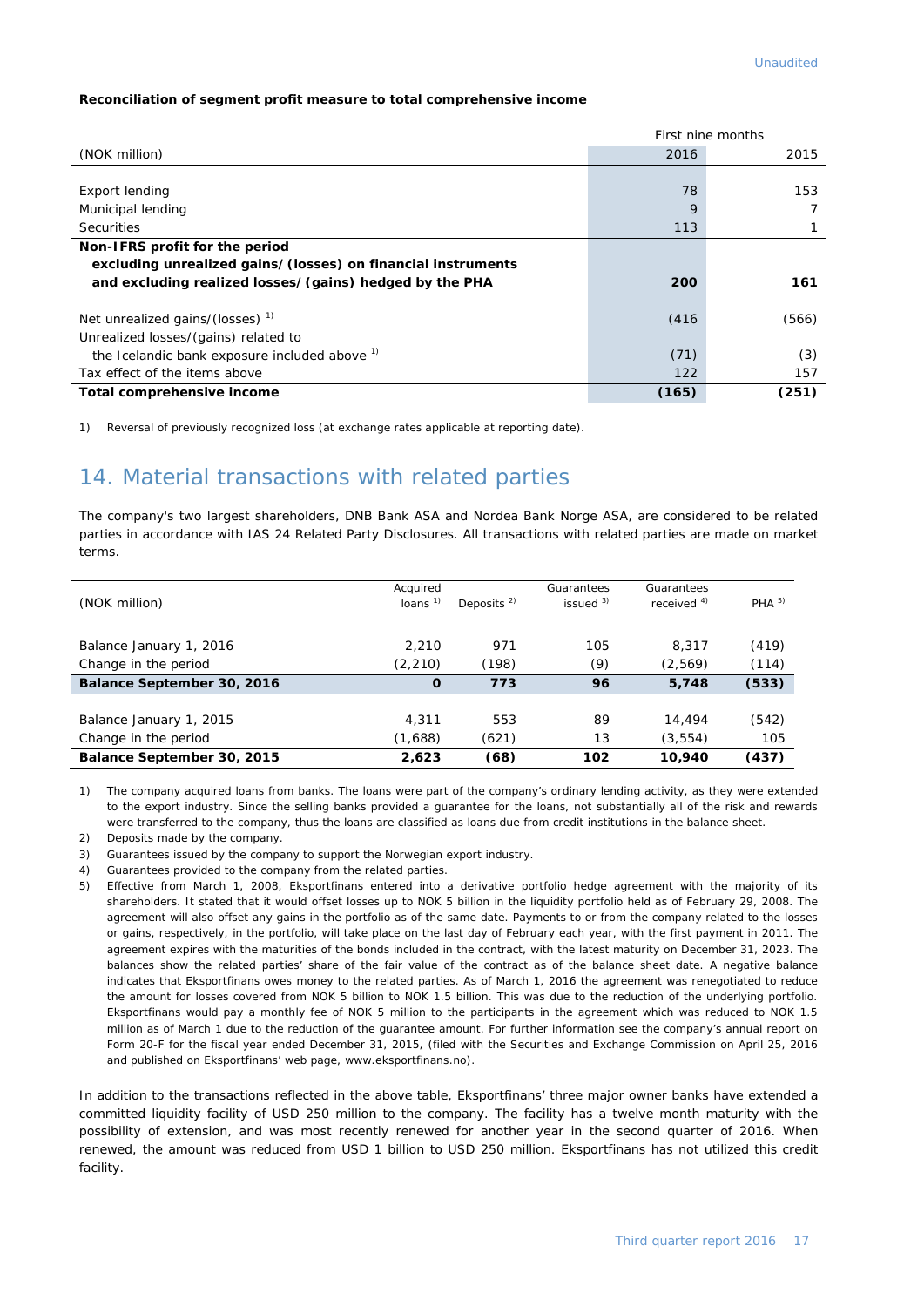#### 15. Market risk - effects from economic hedging

Note 2 specifies the net realized and unrealized gains/losses on financial instruments, showing separately the gains/losses related to financial derivatives. When presented to the company's management and Board of Directors, the figures are prepared showing the various financial instruments after netting with related economic hedges, since derivatives are used as economic hedges of the market risk of specific assets and liabilities.

The below table specifies net realized and unrealized gains/(losses) on financial instruments at fair value, netted with related economic hedges.

#### **Net realized and unrealized gains/(losses) on financial instruments at fair value**

|                                                                  | Third quarter |      |       | First nine months |
|------------------------------------------------------------------|---------------|------|-------|-------------------|
| (NOK million)                                                    | 2016          | 2015 | 2016  | 2015              |
|                                                                  |               |      |       |                   |
| Securities <sup>1)</sup>                                         | (4)           | (14) | (18)  | (51)              |
| Other financial instruments at fair value 1)                     | O             | 0    | (216) | 34                |
| Net realized gains/(losses)                                      | (4)           | (14) | (234) | (17)              |
|                                                                  |               |      |       |                   |
| Loans and receivables <sup>1)</sup>                              | 19            | (55) | 101   | (55)              |
| Securities <sup>1)</sup>                                         | (3)           | 3    | 106   | 13                |
| Bond debt <sup>1) 2) 3)</sup>                                    | (148)         | 314  | (618) | (502)             |
| Subordinated debt and capital contribution securities 1) 2) 3)   | $\Omega$      | (1)  | Ω     | (9)               |
| Other financial instruments at fair value <sup>1)</sup>          | (1)           | 6    | (1)   | 2                 |
| Net unrealized gains/(losses)                                    | (133)         | 267  | (412) | (551)             |
|                                                                  |               |      |       |                   |
| Financial derivatives related to the 108 Agreement <sup>4)</sup> | 12            | (6)  | (4)   | (15)              |
| Net realized and unrealized gains/(losses)                       | (125)         | 247  | (650) | (583)             |

1) Including financial derivatives with purpose of economic hedging.<br>2) Accumulated net gain on own debt is NOK 1.010 million as c

2) Accumulated net gain on own debt is NOK 1,010 million as of September 30, 2016, compared to NOK 1,799 million as of September 30, 2015.

3) In the first nine months of 2016, Eksportfinans had an unrealized loss of NOK 618 million (loss of NOK 511 million in the same period of 2015) on its own debt, net of derivatives.

4) Derivatives related to components of the 108 Agreement. The 108 Agreement is accounted for at amortized cost, hence these derivatives are not included in the effects related to financial instruments at fair value.

Interest, and the interest effect of economic hedging instruments, is classified as interest income or expense in the statement of comprehensive income. Changes in fair value are recorded in the line item 'Net gains/(losses) on financial instruments at fair value'. For the first nine months of 2016 and 2015, the company recorded NOK 995 million and NOK 1,403 million respectively, of interest income on loans due from credit institutions, loans due from customers and securities and NOK 1,271 million and NOK 1,939 million, respectively, of interest expense on commercial paper and bond debt, subordinated debt and capital contribution securities. In the same periods the company recorded positive NOK 13 million, and negative NOK 20 million, respectively, of interest income on economic hedging instruments and negative NOK 456 million and negative NOK 855 million, respectively, of interest expense on economic hedging instruments.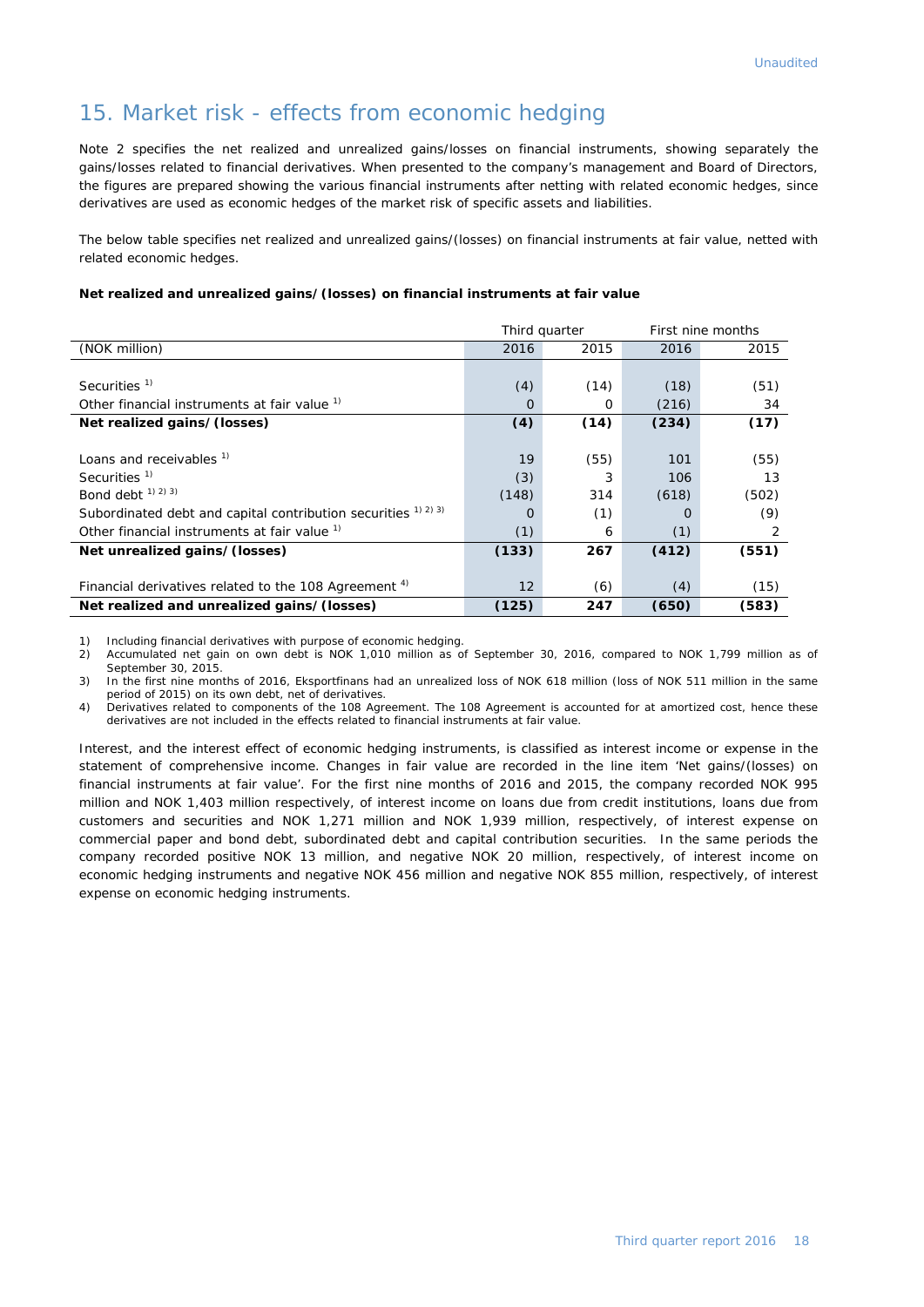## 16. Maturity analysis

#### **Maturity analysis of financial assets and liabilities based on expected maturities at September 30, 2016**

|                                          |           |           |             | From      |             |             |              |
|------------------------------------------|-----------|-----------|-------------|-----------|-------------|-------------|--------------|
|                                          |           | From      | From        | 1 year    | From        |             |              |
|                                          | Up to     | 1 month   | 3 months    | up to     | 3 year up   |             |              |
|                                          | and       | up to and | up to and   | and       | to and      |             |              |
|                                          | including | including | including 1 | including | including 5 | Over        |              |
| (NOK million)                            | 1 month   | 3 months  | year        | 3 years   | years       | 5 years     | Total        |
| <b>Assets</b>                            |           |           |             |           |             |             |              |
| Loans and receivables due from credit    |           |           |             |           |             |             |              |
| institutions                             | 117       | 4         | 25          | 60        | 50          | 75          | 331          |
| Loans and receivables due from customers | 1,300     | 1,039     | 4,682       | 7,426     | 4,764       | 3,494       | 22,704       |
| Securities                               | 304       | 906       | 3,163       | 857       | 637         | 3.254       | 9.122        |
| Derivatives net settled                  | 20        | 209       | 228         | 98        | 98          | 369         | 1.022        |
| Derivatives gross settled (pay leg)      | (2)       | (4, 302)  | (2, 109)    | (4,051)   | (2, 273)    | (2, 233)    | (14, 971)    |
| Derivatives gross settled (receive leg)  | 7         | 4,661     | 2,281       | 4,391     | 2,354       | 2,600       | 16,293       |
| Cash collateral                          | $\Omega$  | 2.089     | 0           | 0         | $\Omega$    | 0           | 2,089        |
| <b>Total assets</b>                      | 1,747     | 4,605     | 8,270       | 8,782     | 5,629       | 7,559       | 36,591       |
|                                          |           |           |             |           |             |             |              |
| Liabilities                              |           |           |             |           |             |             |              |
| Non-structured bond debt                 | 505       | 2,771     | 8,288       | 3,569     | 2,368       | 0           | 17,501       |
| Structured bond debt                     | 29        | 995       | 925         | 1.763     | 771         | 5.978       | 10.461       |
| Derivatives net settled                  | 37        | 50        | 292         | 484       | 484         | 43          | 1,390        |
| Derivatives gross settled (pay leg)      | 3,970     | 1,536     | 2,514       | 569       | 22          | 2.667       | 11,277       |
| Derivatives gross settled (receive leg)  | (3,807)   | (1, 483)  | (2, 444)    | (523)     | (14)        | (2,944)     | (11, 216)    |
| Cash collateral                          | 0         | 1,615     | 0           | 0         | $\Omega$    | 0           | 1,615        |
| Subordinated loans                       | 0         | 0         | 0           | 0         | 0           | $\mathbf 0$ | $\mathbf{0}$ |
| <b>Total liabilities</b>                 | 733       | 5,483     | 9,575       | 5,862     | 3,631       | 5,744       | 31,029       |

#### **Maturity analysis of financial assets and liabilities based on expected maturities at December 31, 2015**

|                                          |           |           |             | From      |             |          |           |
|------------------------------------------|-----------|-----------|-------------|-----------|-------------|----------|-----------|
|                                          |           | From      | From        | 1 year    | From        |          |           |
|                                          | Up to     | 1 month   | 3 months    | up to     | 3 year up   |          |           |
|                                          | and       | up to and | up to and   | and       | to and      |          |           |
|                                          | including | including | including 1 | including | including 5 | Over     |           |
| (NOK million)                            | 1 month   | 3 months  | year        | 3 years   | years       | 5 years  | Total     |
|                                          |           |           |             |           |             |          |           |
| <b>Assets</b>                            |           |           |             |           |             |          |           |
| Loans and receivables due from credit    |           |           |             |           |             |          |           |
| institutions                             | 1.769     | 302       | 2,497       | 66        | 56          | 92       | 4,783     |
| Loans and receivables due from customers | 1,163     | 972       | 5,519       | 10,195    | 7,054       | 4,443    | 29,347    |
| Securities                               | 4         | 1,503     | 8,590       | 1,475     | 819         | 3,952    | 16,342    |
| Derivatives net settled                  | 0         | (16)      | 1,215       | 245       | 245         | 502      | 2,192     |
| Derivatives gross settled (pay leg)      | (8, 142)  | (5, 379)  | (16,983)    | (1, 727)  | (3, 431)    | (3,701)  | (39, 362) |
| Derivatives gross settled (receive leg)  | 8,596     | 5,622     | 17,892      | 1,944     | 3,678       | 3,886    | 41,617    |
| Cash collateral                          | 0         | 3,277     | 0           | 0         | $\Omega$    | $\Omega$ | 3,277     |
| <b>Total assets</b>                      | 3,390     | 6,282     | 18,731      | 12,198    | 8,422       | 9,174    | 58,195    |
|                                          |           |           |             |           |             |          |           |
| Liabilities                              |           |           |             |           |             |          |           |
| Non-structured bond debt                 | 8         | 74        | 27.999      | 10,426    | 3,189       | 2,199    | 43,894    |
| Structured bond debt                     | 5         | 94        | 1.875       | 2,321     | 1,176       | 5,580    | 11,051    |
| Derivatives net settled                  | 88        | 75        | 343         | 706       | 706         | 154      | 2,073     |
| Derivatives gross settled (pay leg)      | 2,515     | 4,062     | 6,416       | 1,083     | 193         | 3.089    | 17,357    |
| Derivatives gross settled (receive leg)  | (2, 430)  | (3,981)   | (5,068)     | (915)     | (199)       | (3,043)  | (15,636)  |
| Cash collateral                          | 0         | 1,889     | 0           | 0         | $\Omega$    | $\Omega$ | 1,889     |
| Subordinated loans                       | 0         | 0         | 0           | 0         | $\Omega$    | $\Omega$ | $\Omega$  |
| <b>Total liabilities</b>                 | 185       | 2,212     | 31,564      | 13,622    | 5,066       | 7,980    | 60,629    |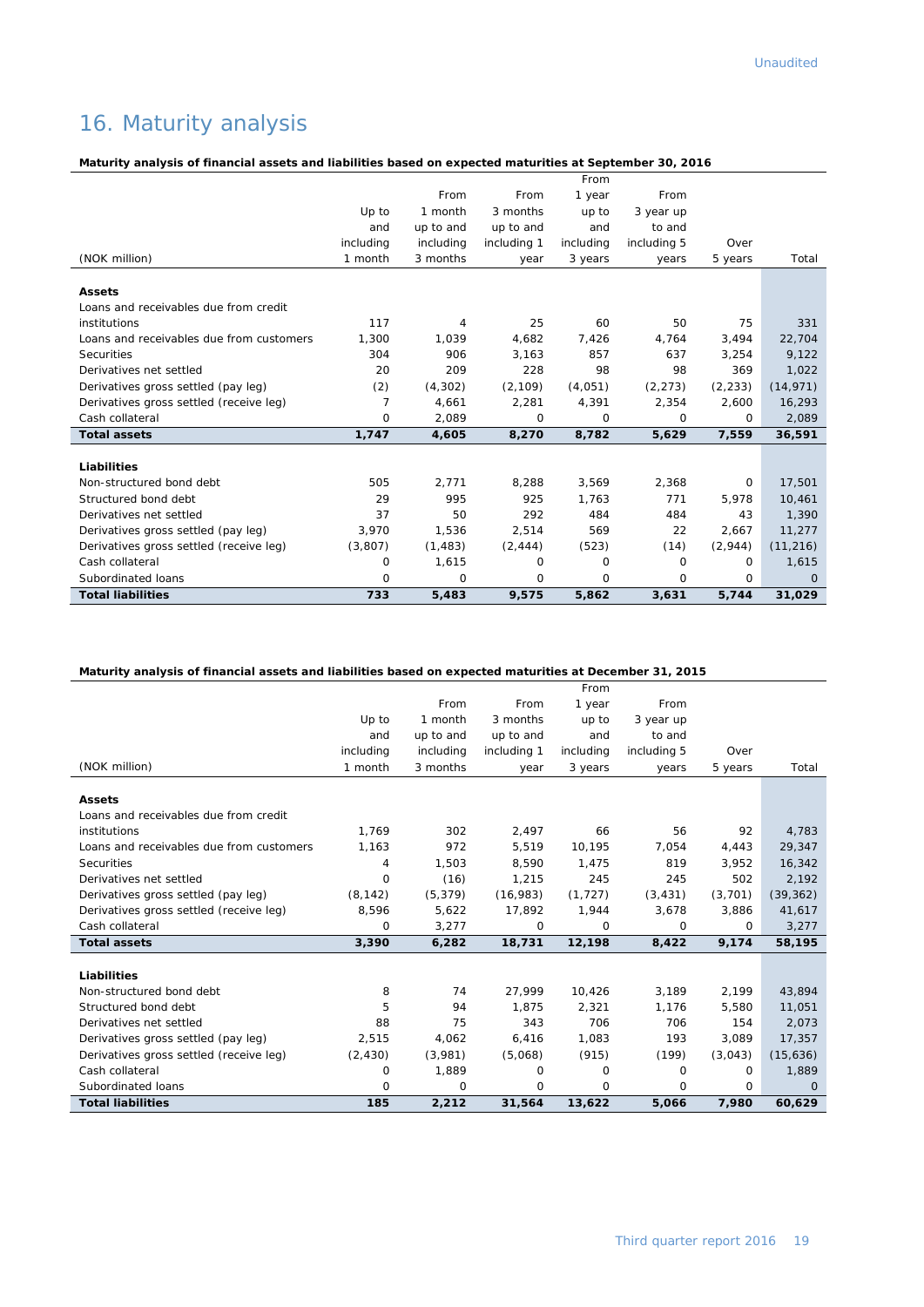#### **Maturity analysis of financial assets and liabilities based on expected maturities at September 30, 2015**

|                                          |           |           |             | From      |             |          |           |
|------------------------------------------|-----------|-----------|-------------|-----------|-------------|----------|-----------|
|                                          |           | From      | From        | 1 year    | From        |          |           |
|                                          | Up to     | 1 month   | 3 months    | up to     | 3 year up   |          |           |
|                                          | and       | up to and | up to and   | and       | to and      |          |           |
|                                          | including | including | including 1 | including | including 5 | Over     |           |
| (NOK million)                            | 1 month   | 3 months  | year        | 3 years   | years       | 5 years  | Total     |
| <b>Assets</b>                            |           |           |             |           |             |          |           |
| Loans and receivables due from credit    |           |           |             |           |             |          |           |
| institutions                             | 4,035     | 11        | 2,504       | 66        | 54          | 105      | 6,775     |
| Loans and receivables due from customers | 533       | 1,346     | 5,271       | 11,986    | 7,322       | 4,892    | 31,348    |
| Securities                               | 110       | 1.872     | 10,373      | 2,395     | 189         | 4.781    | 19,720    |
| Derivatives net settled                  | 28        | 583       | 568         | 359       | 359         | 506      | 2,402     |
| Derivatives gross settled (pay leg)      | (10, 044) | (6, 102)  | (11, 041)   | (8,007)   | (3, 158)    | (4, 214) | (42, 566) |
| Derivatives gross settled (receive leg)  | 10,542    | 6,341     | 11,709      | 8,609     | 3,442       | 4,384    | 45,027    |
| Cash collateral                          | 0         | 3,232     | 0           | 0         | 0           | $\Omega$ | 3,232     |
| <b>Total assets</b>                      | 5,203     | 7,282     | 19,383      | 15,409    | 8,207       | 10,453   | 65,938    |
| Liabilities                              |           |           |             |           |             |          |           |
| Deposits by credit institutions          | 0         | 0         | 0           | 0         | 0           | 0        | $\Omega$  |
| Non-structured bond debt                 | 41        | 687       | 23,359      | 13,355    | 2,663       | 2,858    | 42,963    |
| Structured bond debt                     | 666       | 209       | 1,509       | 2,531     | 856         | 5,807    | 11,579    |
| Derivatives net settled                  | 46        | 82        | 417         | 801       | 801         | 179      | 2,327     |
| Derivatives gross settled (pay leg)      | 2,377     | 4,611     | 6,562       | 2,075     | 139         | 3,433    | 19,197    |
| Derivatives gross settled (receive leg)  | (2, 319)  | (4, 437)  | (5, 349)    | (1,906)   | (157)       | (3, 389) | (17, 557) |
| Cash collateral                          | 0         | 2,931     | 0           | 0         | $\Omega$    | $\Omega$ | 2,931     |
| Subordinated loans                       | 0         | 1,112     | 0           | 0         | 0           | 0        | 1,112     |
| <b>Total liabilities</b>                 | 812       | 5,194     | 26,498      | 16,857    | 4,302       | 8,888    | 62,552    |

The figures in the above table include principal and interest payable (receivable) at nominal value. For the figures in the above table, call and trigger dates as estimated in models are applied in the classification of the maturities. For some issues with call and trigger optionalities, the expected maturity is estimated using a sophisticated valuation system which is further described in our annual financial statements. The actual maturities might differ from these estimations.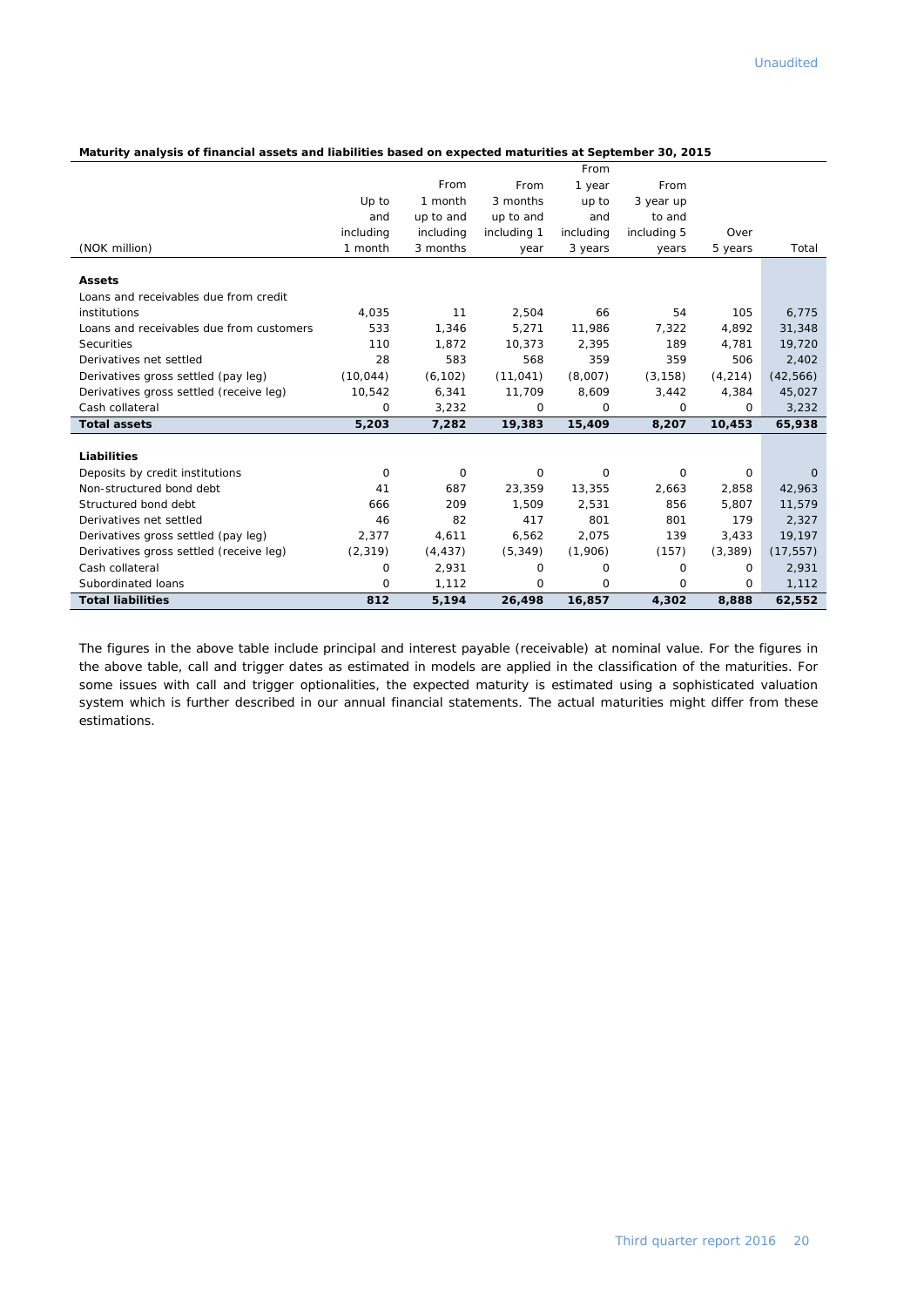## 17. Fair value of financial instruments

The methodology used for calculating fair values of financial instruments is consistent with the methodology defined in our audited annual report for the fiscal year ending 2015.

#### **17.1 Sensitivity analysis**

Loans due from credit institutions or customers:

The following table shows the unrealized loss of each category of loans by increasing the credit spread by 1 basis point as well as the percentage of total lending portfolio.

|                              | September 30, 2016               |        | September 30, 2015 |            |  |
|------------------------------|----------------------------------|--------|--------------------|------------|--|
| (NOK million and percentage) | Sensitivity (1 bp)<br>Percentage |        | Sensitivity (1 bp) | Percentage |  |
|                              |                                  |        |                    |            |  |
| Direct loans                 | (0.6)                            | 11.8%  | (0.7)              | 7.0%       |  |
| Loans to municipalities      | (0.5)                            | 10.1 % | (0.3)              | 8.2%       |  |
| Collaboration loans          | -                                |        | (0.2)              | 17.0%      |  |
| Guaranteed loans             | (1.7)                            | 78.1 % | (2.8)              | 67.8%      |  |
| <b>Total loans</b>           |                                  | 100.0% |                    | 100.0%     |  |

The spreads applied for fair value measurement of the combined total lending portfolio are in the range from -4 basis points to 109 basis points as of September 30, 2016 (from -4 basis points to 150 basis points as of September 30, 2015). For the combined total lending portfolio over the past two years credit spreads have changed 4 basis points per month in 95 percent of the time, representing NOK 11 million. As of September 30, 2015 a 95 percent confidence interval was 4 basis points representing NOK 16 million.

#### Securities:

Eksportfinans retrieved prices and credit spread quotes from two different market makers and pricing vendors as of September 30, 2016. Among the two different quote providers, the major price provider (Bloomberg) covered 87 percent (82 percent as of September 30, 2015). Eksportfinans also holds two securities originally in the PHA portfolio issued by the defaulted Washington Mutual (now non-existent). These securities were priced using recovery rates retrieved from Bloomberg.

#### Bond debt:

The following table shows the unrealized gain of each category of bond debt by increasing the credit spread by 1 basis point:

|                        | September 30, 2016 | September 30, 2015 |
|------------------------|--------------------|--------------------|
| (NOK million)          | Sensitivity (1 bp) | Sensitivity (1 bp) |
|                        |                    |                    |
| Unstructured bond debt | 2.4                | 6.3                |
| Structured bond debt   | 7.0                | 6.5                |

The spreads applied for fair value measurement of bond debt are in the range from 75 basis points to 125 basis points as of September 30, 2016 (from 100 basis points to 175 basis points as of September 30, 2015).

#### **17.2 Financial assets measured at fair value through profit or loss**

|                                    |          | September 30, 2016 |             |        | September 30, 2015 |         |         |        |
|------------------------------------|----------|--------------------|-------------|--------|--------------------|---------|---------|--------|
| (NOK million)                      | Level 1  | ∟evel 2            | Level 3     | Total  | ∟evel 1            | ∟evel 2 | Level 3 | Total  |
|                                    |          |                    |             |        |                    |         |         |        |
| Loans due from credit institutions | 776      | 1.364              | 329         | 2.469  | 837                | 7.751   | 393     | 8.981  |
| Loans due from customers           | $\Omega$ | 255                | 7,087       | 7,342  | 0                  | 542     | 9.928   | 10,470 |
| <b>Securities</b>                  | $\Omega$ | 9.121              | $\mathbf 0$ | 9.121  | 0                  | 21,853  | 0       | 21,853 |
| Financial derivatives              | $\Omega$ | 1.499              | 1,143       | 2,642  | 0                  | 4.447   | 958     | 5,404  |
| Other assets                       | $\Omega$ | 2.089              | $\mathbf 0$ | 2,089  | 0                  | 3.232   | 0       | 3,232  |
| <b>Total fair value</b>            | 776      | 14,328             | 8,558       | 23,663 | 837                | 37.825  | 11,278  | 49.940 |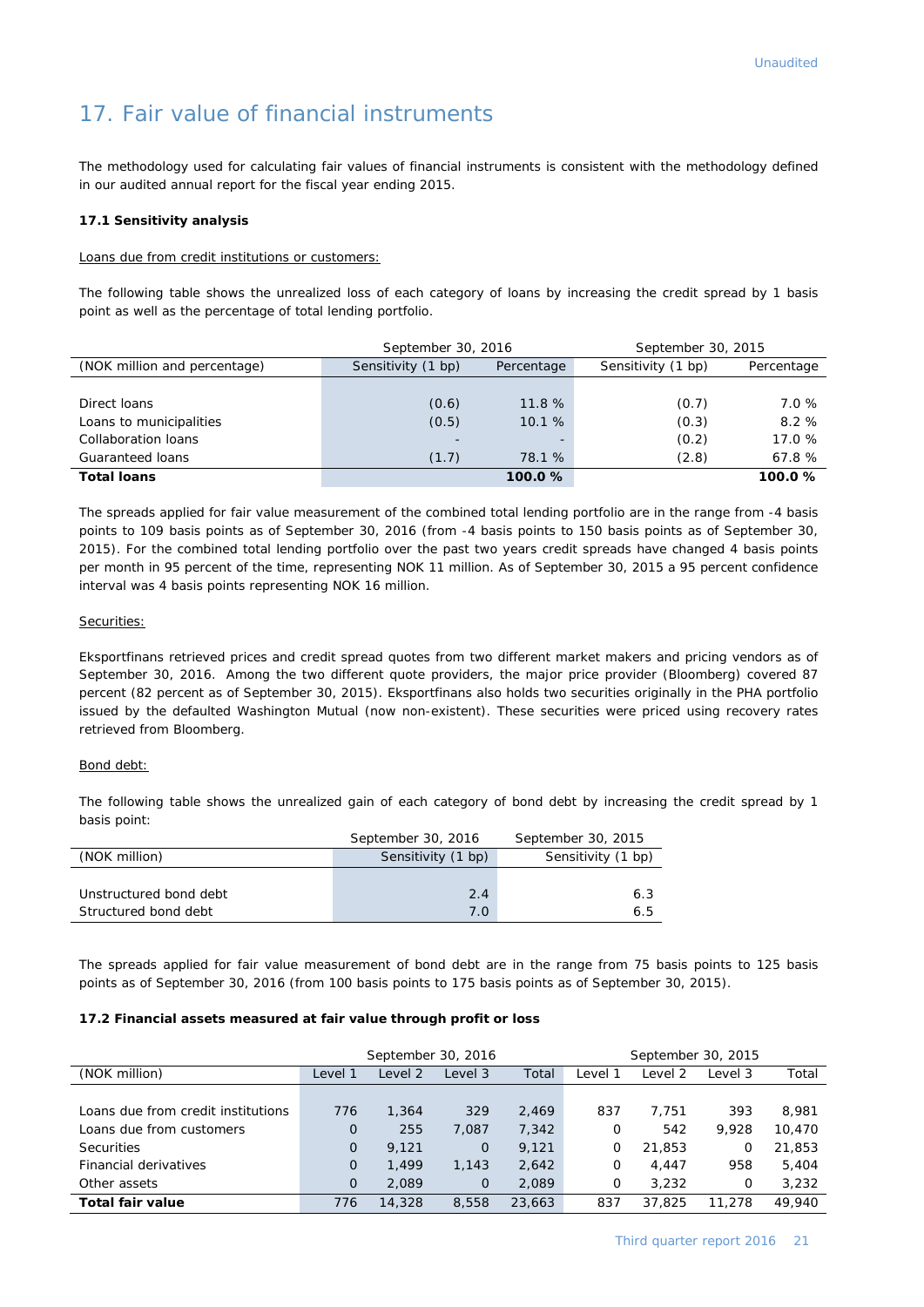#### **17.3 Financial liabilities measured at fair value through profit or loss**

|                        |                                        |                | September 30, 2016 |          | September 30, 2015 |       |        |        |
|------------------------|----------------------------------------|----------------|--------------------|----------|--------------------|-------|--------|--------|
| (NOK million)          | Total<br>Level 2<br>Level 3<br>Level : |                | _evel              | Level 2  | Level 3            | Total |        |        |
|                        |                                        |                |                    |          |                    |       |        |        |
| Unstructured bond debt | O                                      | $\circ$        | 4.662              | 4,662    | 0                  | O     | 25,067 | 25,067 |
| Structured bond debt   | 0                                      | 0              | 8,671              | 8,671    | 0                  | 0     | 9.903  | 9,903  |
| Financial derivatives  | $\overline{O}$                         | 1,885          | 642                | 2,527    | 0                  | 3.377 | 1,220  | 4,597  |
| Other liabilities      | 0                                      | 1,615          | $\Omega$           | 1,615    | 0                  | 2.937 | Ο      | 2,937  |
| Subordinated debt      | $\Omega$                               | $\overline{0}$ | $\Omega$           | $\Omega$ | 0                  | 0     | 1.107  | 1,107  |
| Total fair value       | O                                      | 3,500          | 13,975             | 17,475   | 0                  | 6.314 | 37.297 | 43.611 |

#### **Movement of level 3 financial assets**

|                                                                                                   |                                                             | From January 1, 2016 to September 30, 2016     |                          |         | From January 1, 2015 to September 30, 2015                  |                                                |                          |         |
|---------------------------------------------------------------------------------------------------|-------------------------------------------------------------|------------------------------------------------|--------------------------|---------|-------------------------------------------------------------|------------------------------------------------|--------------------------|---------|
| (NOK million)                                                                                     | Loans and<br>receivables due<br>from credit<br>institutions | Loans and<br>receivables due<br>from customers | Financial<br>derivatives | Total   | Loans and<br>receivables due<br>from credit<br>institutions | Loans and<br>receivables due<br>from customers | Financial<br>derivatives | Total   |
| <b>Opening balance</b>                                                                            | 408                                                         | 9,602                                          | 928                      | 10,938  | 384                                                         | 13,471                                         | 1,408                    | 15,263  |
| Total gains or losses <sup>!)</sup>                                                               | (31)                                                        | (532)                                          | 226                      | (337)   | 49                                                          | 1,028                                          | (40)                     | 1,037   |
| Settlements                                                                                       | (48)                                                        | (1,983)                                        | (11)                     | (2,042) | (40)                                                        | (4, 571)                                       | (410)                    | (5,021) |
| <b>Closing balance</b>                                                                            | 329                                                         | 7,087                                          | 1,143                    | 8,559   | 393                                                         | 9,928                                          | 958                      | 11,279  |
| Total gains or losses <sup>1)</sup><br>for the period in profit or<br>loss for assets held at the |                                                             |                                                |                          |         |                                                             |                                                |                          |         |
| end of the reporting period                                                                       | (31)                                                        | (532)                                          | 229                      | (334)   | 49                                                          | 1,028                                          | 17                       | 1,094   |

\*) Presented under the line item 'Net gains/(losses) on financial instruments at fair value' in the statement of comprehensive income.

#### **Movement of level 3 financial liabilities**

|                                                                                                                                             |                         | From January 1, 2016 to September 30, 2016 |                          |              |                         | From January 1, 2015 to September 30, 2015 |                          |                      |          |
|---------------------------------------------------------------------------------------------------------------------------------------------|-------------------------|--------------------------------------------|--------------------------|--------------|-------------------------|--------------------------------------------|--------------------------|----------------------|----------|
| (NOK million)                                                                                                                               | Structured<br>bond debt | Unstructured<br>bond debt                  | Financial<br>derivatives | Total        | Structured<br>bond debt | Unstructured<br>bond debt <sup>3)</sup>    | Financial<br>derivatives | Subordinated<br>debt | Total    |
| <b>Opening balance</b>                                                                                                                      | 9,322                   | 26,534                                     | 997                      | 36,853       | 19,922                  | 0                                          | 913                      | 965                  | 21,800   |
| Total gains or losses 1) 2)                                                                                                                 | (303)                   | (99)                                       | (234)                    | (636)        | (654)                   | (182)                                      | 747                      | 142                  | 53       |
| Settlements                                                                                                                                 | (349)                   | (21, 773)                                  | (121)                    | (22, 243)    | (9, 365)                | (6,096)                                    | (440)                    | 0                    | (15,901) |
| Transfers                                                                                                                                   | $\mathbf{0}$            | 0                                          | $\mathbf{O}$             | $\mathbf{0}$ | 0                       | 31,345                                     | 0                        | 0                    | 31,345   |
| <b>Closing balance</b>                                                                                                                      | 8,670                   | 4,662                                      | 642                      | 13,974       | 9,903                   | 25,067                                     | 1,220                    | 1,107                | 37,297   |
| Total gains or losses <sup>1) 2)</sup><br>for the period in profit or<br>loss for liabilities held at<br>the end of the reporting<br>period | (335)                   | 76                                         | (180)                    | (439)        | 326                     | (165)                                      | 803                      | 142                  | 1,106    |

<sup>1)</sup> Presented under the line item 'Net gains/(losses) on financial instruments at fair value' in the statement of comprehensive income.

<sup>2)</sup> For liabilities, positive figures are represented as losses and negative figures are represented as gains.

<sup>3)</sup> Unstructured bond debt is transferred from level 2 to level 3 in June 30, 2015 due to lack of observable market data.